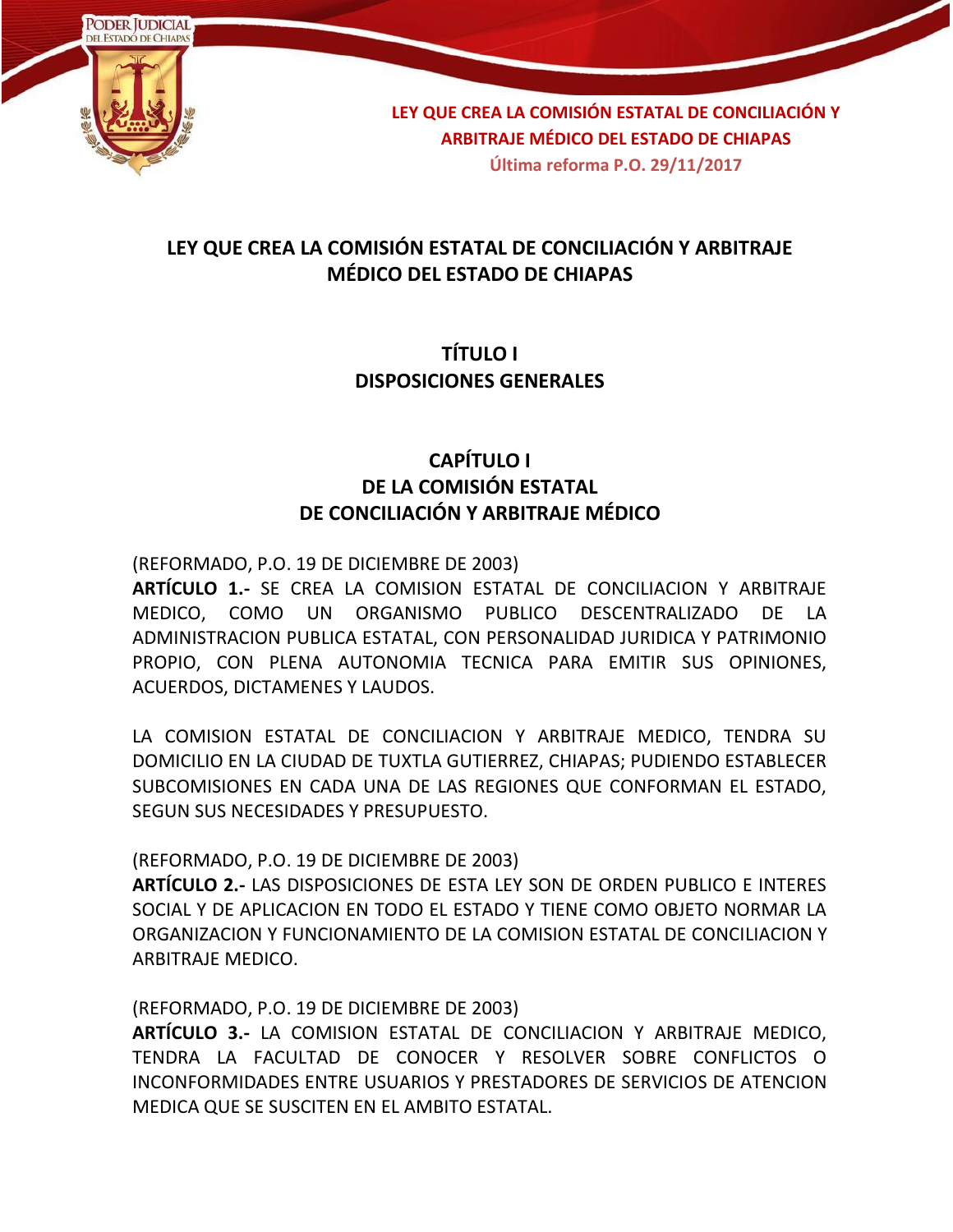

**ARTÍCULO 4.-** PARA EFECTOS DE LA PRESENTE LEY SE ENTENDERA POR:

(REFORMADA, P.O. 19 DE DICIEMBRE DE 2003)

I).- COMISION ESTATAL: AL ORGANISMO QUE SE ENCARGARA DE CONCILIAR Y ARBITRAR ENTRE USUARIOS Y PRESTADORES DE ATENCION MEDICA, LOS CONFLICTOS O INCONFORMIDADES SUSCITADOS ENTRE ESTOS, ADEMAS DE EMITIR OPINIONES, DICTAMENES Y LAUDOS QUE EN MATERIA MEDICA LE SEAN SOLICITADOS POR LOS ORGANISMOS JUDICIALES COMPETENTES, DEBIDAMENTE FUNDAMENTADAS.

(REFORMADA, P.O. 19 DE DICIEMBRE DE 2003)

II).- COMISIONADO: ES LA PERSONA QUE REPRESENTA EN FORMA LEGAL A LA COMISION ESTATAL DE CONCILIACION Y ARBITRAJE MEDICO, CON LA RESPONSABILIDAD DE EJECUTAR LOS ACTOS INHERENTES A LA MISMA, CON LAS FACULTADES QUE LE OTORGA ESTA LEY Y SU REGLAMENTO;

(REFORMADA, P.O. 19 DE DICIEMBRE DE 2003)

III).- CONSEJO: ES EL ORGANO SUPREMO DE AUTORIDAD DE LA COMISION ESTATAL DE CONCILIACION Y ARBITRAJE MEDICO, CUYO OBJETO PRIMORDIAL ES CONDUCIR LA POLITICA QUE DEBE REGIR EN ESTA, PARA EL ADECUADO DESARROLLO DE LAS ATRIBUCIONES ENCOMENDADAS;

(REFORMADA, P.O. 19 DE DICIEMBRE DE 2003)

IV).- SUBCOMISIONADOS: SON LAS PERSONAS ENCARGADAS DE COADYUVAR AL CUMPLIMIENTO DEL EJERCICIO DEL COMISIONADO.

V).- CONTRALOR INTERNO: ES EL ENCARGADO DE ORGANIZAR, PROPONER, INSPECCIONAR, VIGILAR, COORDINAR Y COMPROBAR QUE EL SISTEMA DE CONTROL Y EVALUACION ADMINISTRATIVA Y FINANCIERA CUMPLAN CON LAS DISPOSICIONES DERIVADAS DE LAS NORMAS Y DISPOSICIONES SEÑALADAS EN LA PRESENTE LEY, SU REGLAMENTO Y LAS DEMAS QUE SEAN APLICABLES:

(REFORMADA, P.O. 19 DE DICIEMBRE DE 2003)

VI).- REGLAMENTO INTERNO: ES EL CONJUNTO DE REGLAS QUE ESTABLECEN EL SISTEMA DE ORGANIZACION PARA LA CONSTITUCION, FUNCIONES Y EJERCICIO DE LA COMISION ESTATAL DE CONCILIACION Y ARBITRAJE MEDICO.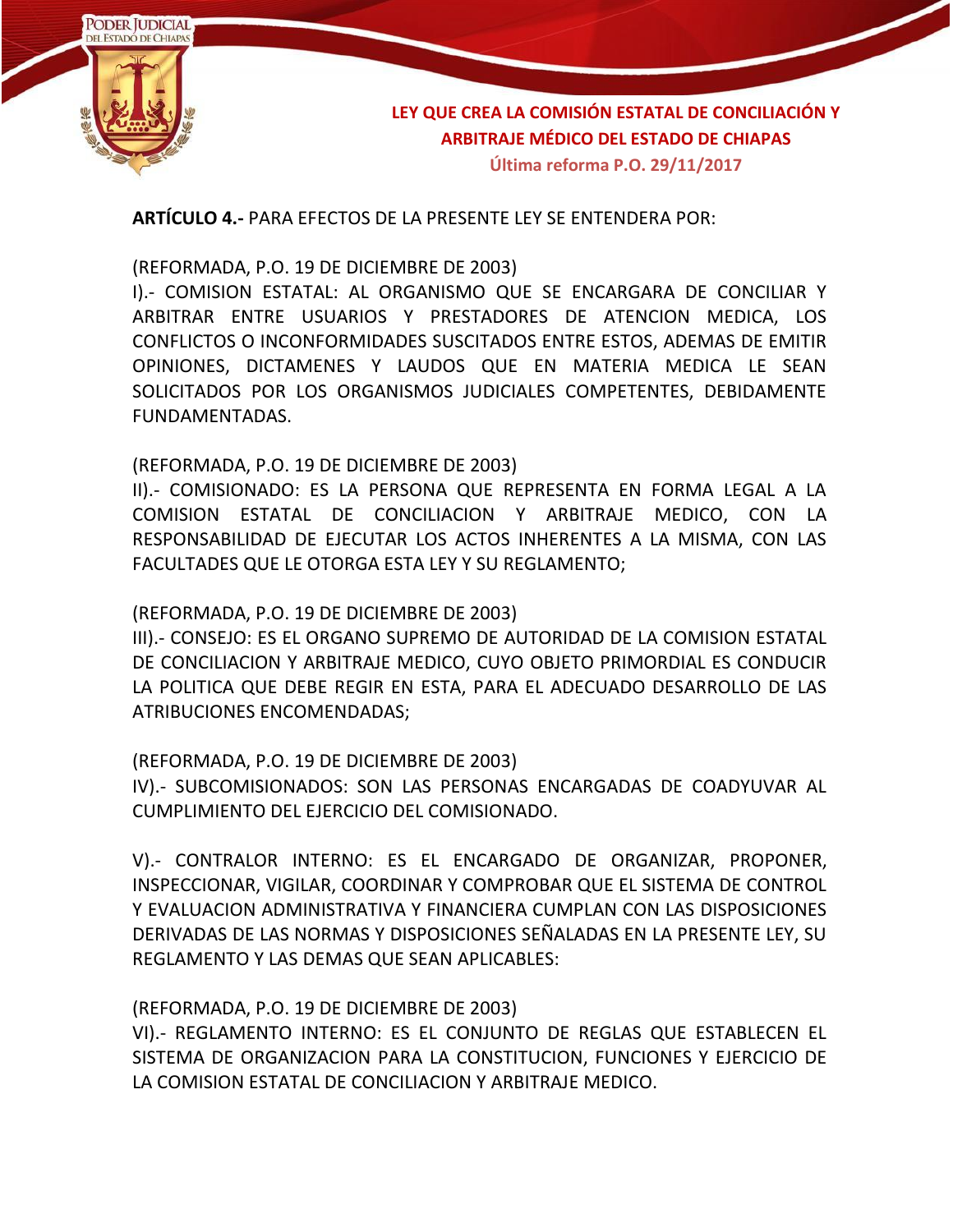

**Última reforma P.O. 29/11/2017**

(REFORMADA, P.O. 19 DE DICIEMBRE DE 2003)

VII).- QUEJA: ES TODA INCONFORMIDAD PLANTEADA POR EL USUARIO O SU REPRESENTANTE ANTE LA COMISION ESTATAL DE CONCILIACION Y ARBITRAJE MEDICO, Y QUE SE SUSCITE ENTRE USUARIOS Y PRESTADORES DE ATENCION MEDICA DE MANERA VERBAL O ESCRITA.

#### (REFORMADA, P.O. 19 DE DICIEMBRE DE 2003)

VIII).- PRESTADORES DE ATENCION MEDICA: LOS PROFESIONALES DE LA MEDICINA, TECNICOS Y AUXILIARES; ASI COMO LAS INSTITUCIONES DE CARACTER PUBLICO PRIVADO O SOCIAL, RELACIONADOS CON LA PRACTICA MEDICA.

#### (ADICIONADA, P.O. 19 DE DICIEMBRE DE 2003)

IX).- USUARIOS: LAS PERSONAS QUE SOLICITAN, REQUIEREN Y OBTIENEN UN SERVICIO DE ATENCION MEDICA CON LOS PRESTADORES DE DICHO SERVICIO EN INSTITUCIONES PUBLICAS, PRIVADAS O SOCIALES, PARA PROMOVER, PROTEGER Y RESTAURAR SU SALUD Y RESARCIRLOS DE LOS DAÑOS.

#### (REFORMADO, P.O. 19 DE DICIEMBRE DE 2003)

ARTICULO 5.- LA SUBSTANCIACION DE LA QUEJA Y DE LOS PROCEDIMIENTOS QUE SE SIGAN ANTE LA COMISION ESTATAL, SE TRAMITARAN SUJETANDOSE A LOS LINEAMIENTOS ESTABLECIDOS EN EL MANUAL DE PROCEDIMIENTOS.

#### (REFORMADO, P.O. 19 DE DICIEMBRE DE 2003)

ARTICULO 6.- LA COMISION ESTATAL SE ENCUENTRA OBLIGADA A GUARDAR RESERVA DE LOS ASUNTOS QUE SE TRAMITEN Y SUBSTANCIEN EN LA MISMA, ASI COMO RESPECTO A LOS DOCUMENTOS PUBLICOS O PRIVADOS QUE FORMEN PARTE DE LOS EXPEDIENTES DE QUEJAS Y DE LAS OPINIONES QUE SE ADOPTEN EN CADA CASO.

LA COMISION ESTATAL, DARA A CONOCER A LAS AUTORIDADES JUDICIALES O ADMINISTRATIVAS, PREVIA SOLICITUD DEBIDAMENTE FUNDADA Y MOTIVADA, LA DOCUMENTACION E INFORMES REQUERIDOS, A FIN DE QUE ATIENDAN LAS QUEJAS DE SU RESPECTIVA COMPETENCIA.

#### (REFORMADO, P.O. 19 DE DICIEMBRE DE 2003)

**ARTÍCULO 7.-** LA VIGILANCIA ADMINISTRATIVA Y FINANCIERA DE LA COMISION ESTATAL, ESTARA A CARGO DEL CONTRALOR INTERNO QUIEN REALIZARA SUS FUNCIONES DE ACUERDO A LAS LEYES APLICABLES.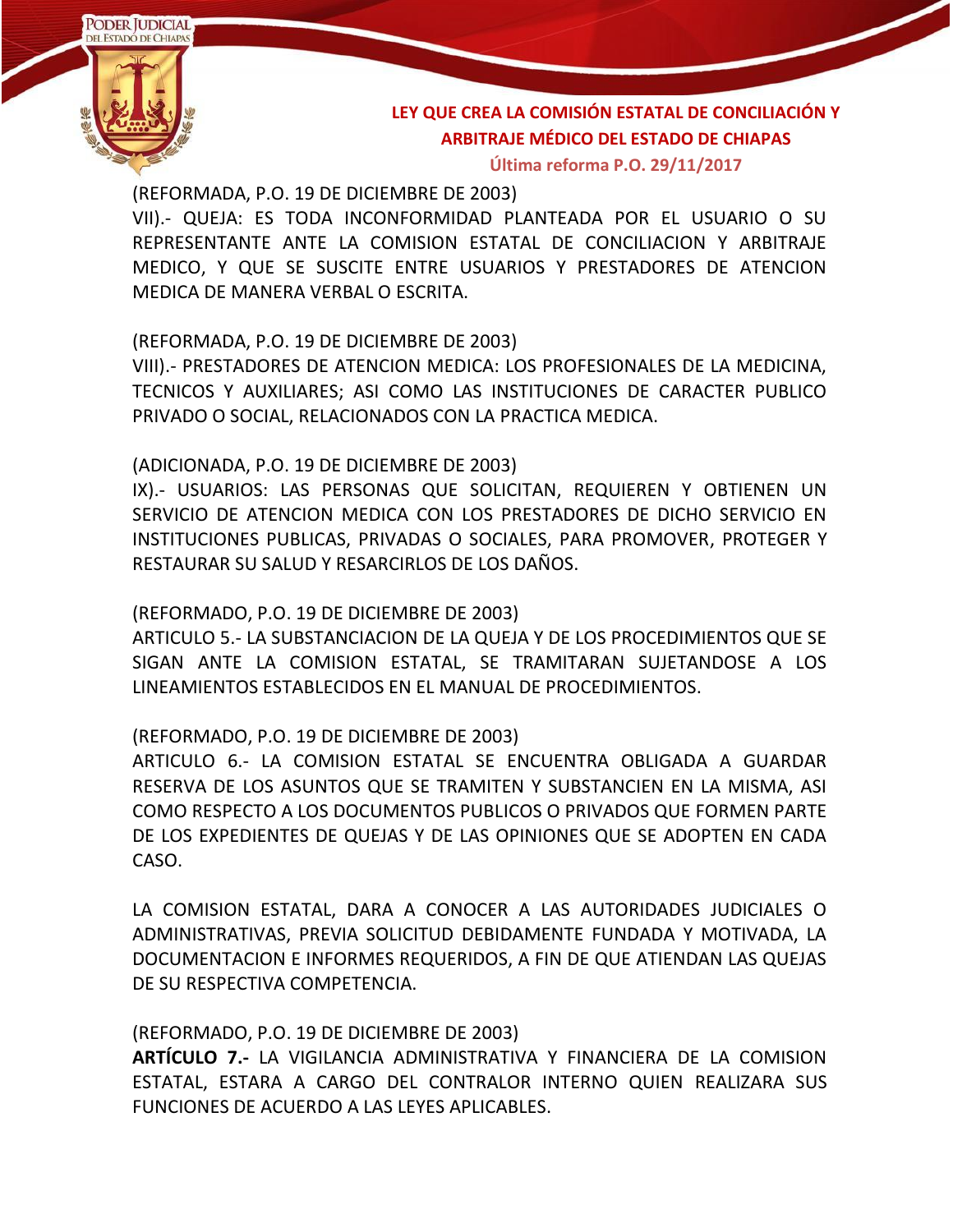

**Última reforma P.O. 29/11/2017**

(REFORMADO, P.O. 19 DE DICIEMBRE DE 2003)

**ARTÍCULO 8.-** LA FORMULACION DE QUEJAS ASI COMO LOS PROCEDIMIENTOS QUE SE SIGAN ANTE LA COMISION ESTATAL, NO AFECTARAN EL EJERCICIO DE OTROS DERECHOS O MEDIOS DE DEFENSA DE QUE DISPONGAN TANTO LOS USUARIOS COMO LOS PRESTADORES DE ATENCION MEDICA, CONFORME A LA LEY, SIEMPRE Y CUANDO NO ACTUEN EN FORMA SIMULTANEA.

**ARTÍCULO 9.-** (DEROGADO, P.O. 19 DE DICIEMBRE DE 2003)

## **CAPÍTULO II**

#### **DEL OBJETO Y ATRIBUCIONES DE LA COMISIÓN ESTATAL.**

**ARTÍCULO 10.-** LA COMISION ESTATAL TENDRA POR OBJETO CONTRIBUIR:

(REFORMADA, P.O. 19 DE DICIEMBRE DE 2003)

I.- AL CUMPLIMIENTO DE LAS NORMAS QUE PROTEGEN LOS SERVICIOS DE ATENCION MEDICA.

II.- A LA MEJORIA DE LA ATENCION MEDICA TANTO EN CALIDAD COMO EN SERVICIOS; Y

(REFORMADA, P.O. 19 DE DICIEMBRE DE 2003) III.- A RESOLVER LAS DESAVENENCIAS QUE SE SUSCITEN ENTRE LOS USUARIOS Y PRESTADORES DE ATENCION MEDICA.

**ARTÍCULO 11.-** LA COMISION ESTATAL PODRA SOLICITAR LA COLABORACION DE LAS AUTORIDADES SANITARIAS PARA LA REALIZACION DE DILIGENCIAS DE VERIFICACION, VIGILANCIA Y CONTROL SANITARIOS, LOS CUALES SE LLEVARAN A EFECTO CON ARREGLO A LAS DISPOSICIONES DE SALUBRIDAD GENERAL DE LA REPUBLICA, ASI COMO EL AUXILIO DE AUTORIDADES Y ORGANOS PUBLICOS ESTATALES O MUNICIPALES EN LAS ACTIVIDADES PROPIAS DE SU FUNCION QUE LE REQUIERAN.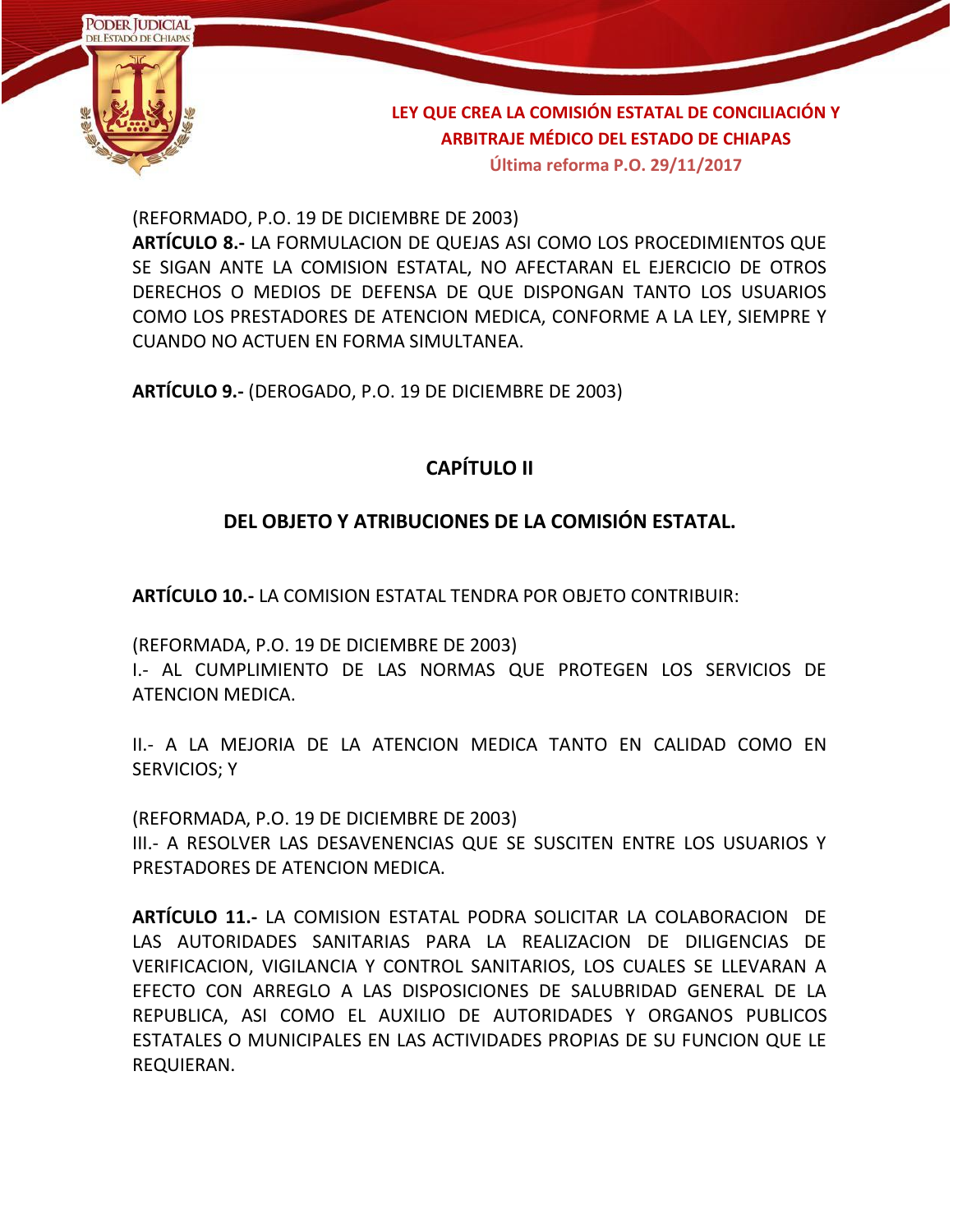

**ARTÍCULO 12.-** LA COMISION ESTATAL TENDRA LAS SIGUIENTES ATRIBUCIONES:

I).- (DEROGADA, P.O. 19 DE DICIEMBRE DE 2003)

(REFORMADO, P.O. 19 DE DICIEMBRE DE 2003) II).- RECIBIR, EXPEDIR, DIFUNDIR Y CUMPLIR EL REGLAMENTO INTERNO Y LAS DEMAS DISPOSICIONES QUE REGULEN LA COMISION ESTATAL;

(REFORMADA, P.O. 19 DE DICIEMBRE DE 2003) III).- BRINDAR ASESORIA E INFORMACION A LOS USUARIOS Y PRESTADORES DE SERVICIOS DE ATENCION MEDICA SOBRE SUS DERECHOS Y OBLIGACIONES;

(REFORMADA, P.O. 19 DE DICIEMBRE DE 2003)

IV).- RECIBIR, ATENDER E INVESTIGAR LAS QUEJAS ENTRE USUARIOS Y PRESTADORES DE ATENCION MEDICA.

(REFORMADA, P.O. 19 DE DICIEMBRE DE 2003) V).- RECIBIR TODA LA INFORMACION Y PRUEBAS QUE APORTEN LOS USUARIOS Y PRESTADORES DE ATENCION MEDICA, CON RELACION A LA QUEJA PLANTEADA;

(REFORMADA, P.O. 19 DE DICIEMBRE DE 2003) VI).- REQUERIR A LOS USUARIOS Y PRESTADORES DE ATENCION MEDICA LAS PRUEBAS QUE SE CONSIDEREN NECESARIAS PARA DILUCIDAR LA QUEJA;

(REFORMADA, P.O. 19 DE DICIEMBRE DE 2003) VII).- PRACTICAR TODAS Y CADA UNA DE LAS DILIGENCIAS QUE SEAN NECESARIAS PARA RESOLVER LA QUEJA QUE SE LE PLANTEE;

(REFORMADO PRIMER PARRAFO, P.O. 19 DE DICIEMBRE DE 2003) VIII).- PROPONER A LAS PARTES UN ARREGLO ARMONIOSO PARA SOLUCIONAR LAS DESAVENENCIAS DERIVADAS DE LA PRESTACION DE SERVICIOS DE ATENCION MEDICA, A TRAVES DE UNA RECOMENDACION, POR LAS CAUSAS SIGUIENTES:

A). PROBABLES ACTOS U OMISIONES DERIVADOS DE LA PRESTACION DEL SERVICIOS (SIC);

(REFORMADO, P.O. 19 DE DICIEMBRE DE 2003)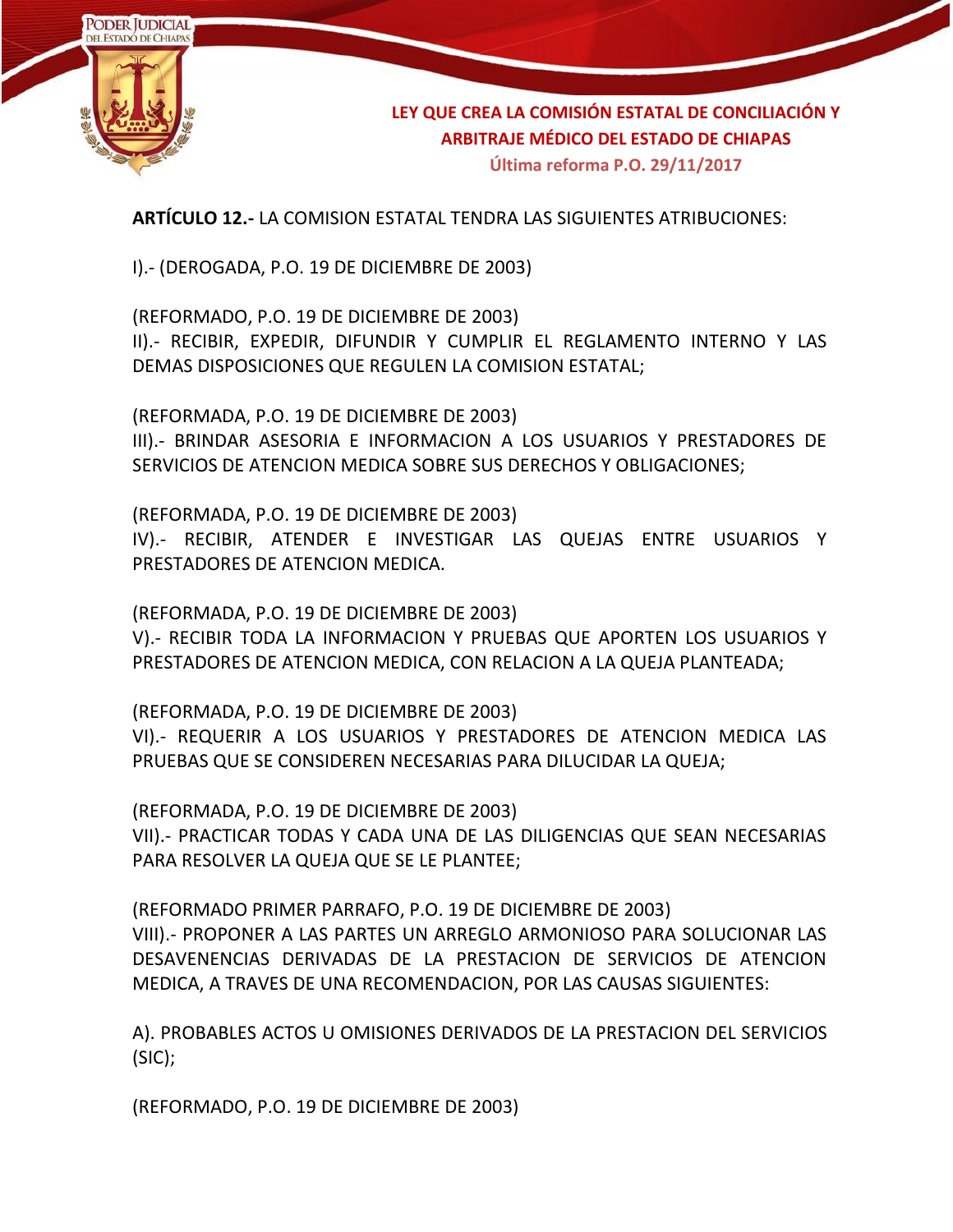

B). PROBABLES CASOS DE OMISION, NEGLIGENCIA E IMPERICIA CON CONSECUENCIAS SOBRE LA SALUD DEL USUARIO; Y

C). AQUELLAS QUE SEAN ACORDADAS POR EL CONSEJO.

IX).- FUNGIR COMO ARBITRO Y PRONUNCIAR LOS LAUDOS QUE CORRESPONDAN CUANDO LAS PARTES SE SOMETAN EXPRESAMENTE AL PROCESO ARBITRAL;

X).- EMITIR OPINIONES TECNICAS SOBRE LAS QUEJAS DE QUE CONOZCA, ASI COMO INTERVENIR DE OFICIO EN CUALQUIER OTRA CUESTION QUE SE CONSIDERE DE INTERES GENERAL EN LA ESFERA DE SU COMPETENCIA;

XI).- HACER DEL CONOCIMIENTO DE LAS AUTORIDADES COMPETENTES Y DE LOS COLEGIOS, ACADEMIAS, ASOCIACIONES, SOCIEDADES, Y CONSEJOS DE MEDICOS, ASI COMO DE LOS COMITES DE BIOETICA U OTROS SIMILARES, LA NEGATIVA REITERADA DE LOS PRESTADORES DE SERVICIOS DE PROPORCIONAR LA INFORMACION QUE LE HUBIERE SOLICITADO LA COMISION ESTATAL, ASIMISMO, INFORMAR DEL INCUMPLIMIENTO POR PARTE DE LOS CITADOS PRESTADORES DE SERVICIOS, DE LAS RESOLUCIONES ADOPTADAS, DE CUALQUIER IRREGULARIDAD QUE SE DETECTE Y DE LOS HECHOS QUE, EN SU CASO, PUDIERAN LLEGAR A CONSTITUIR LA COMISION DE ALGUN ILICITO;

XII).- ELABORAR LOS DICTAMENES O PERITAJES MEDICOS QUE LE SEAN SOLICITADOS POR LAS AUTORIDADES ENCARGADAS DE LA PROCURACION E IMPARTICION DE JUSTICIA;

XIII).- CONVENIR CON INSTITUCIONES Y ORGANIZACIONES PUBLICAS Y PRIVADAS, ACCIONES DE COORDINACION Y CONCERTACION QUE LE PERMITAN CUMPLIR CON SUS FUNCIONES;

(ADICIONADO, P.O. 19 DE DICIEMBRE DE 2003)

ASIMISMO, CONVENIR CON LOS COLEGIOS, ACADEMIAS, ASOCIACIONES, SOCIEDADES Y CONSEJOS MEDICOS, ASI COMO CON HOSPITALES, SANATORIOS Y CLINICAS PUBLICAS O PRIVADAS, LA FIRMA DE UN CONVENIO ETICO-MORAL, PARA LA OBTENCION DE TODA PRUEBA QUE GARANTICE EL BUEN FUNCIONAMIENTO DEL O LOS PRESTADORES DE ATENCION MEDICA;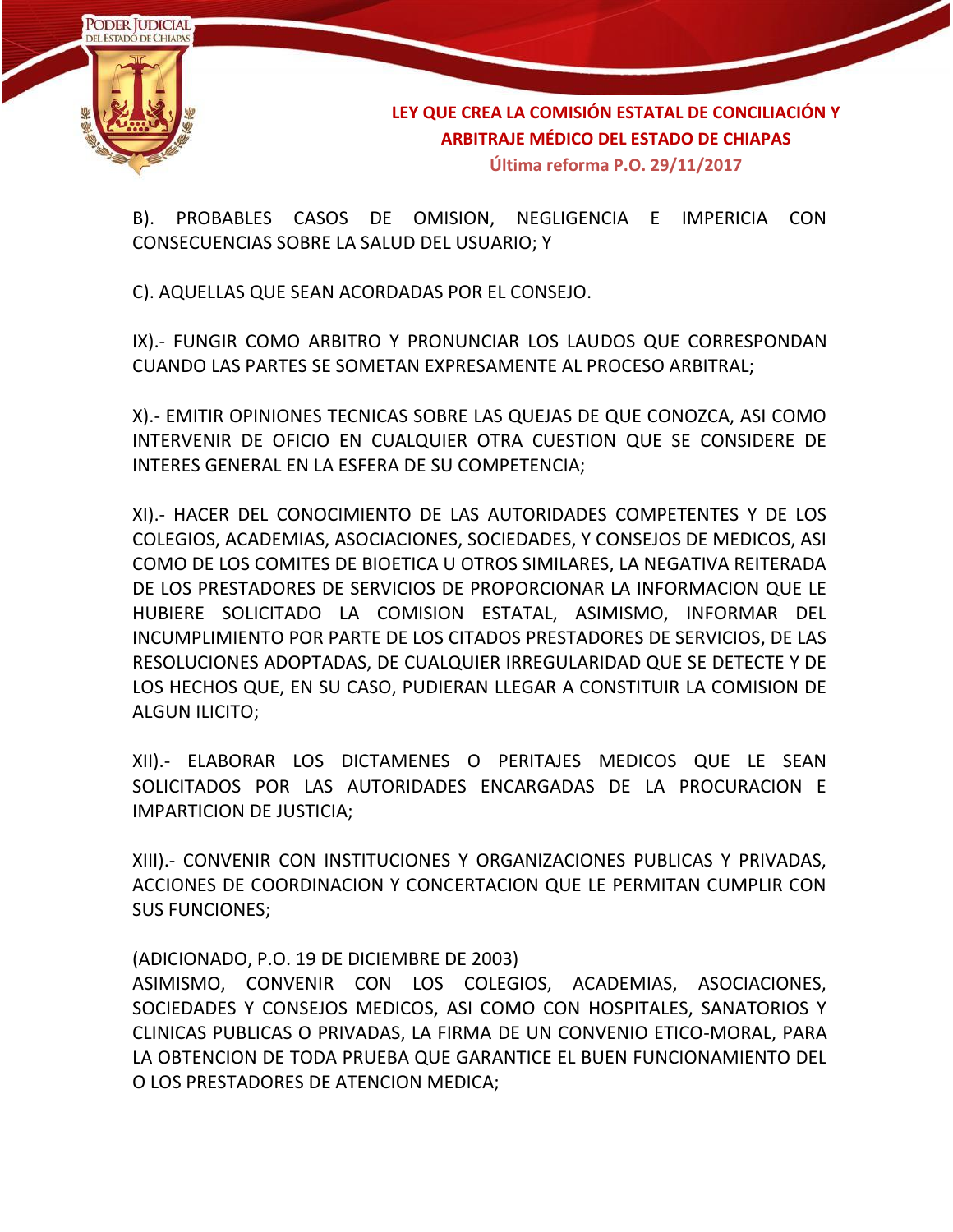

**Última reforma P.O. 29/11/2017**

(REFORMADA, P.O. 19 DE DICIEMBRE DE 2003) XIV).- ORIENTAR A PRESTADORES DE ATENCION MEDICA SOBRE CONVENIENCIA DE FORMACION Y ACTUALIZACION PERMANENTE DE LOS RECURSOS HUMANOS, ASI COMO LA OBLIGATORIEDAD DEL RECONOCIMIENTO Y REGISTRO PROFESIONAL CORRESPONDIENTE;

XV).- (DEROGADA, P.O. 19 DE DICIEMBRE DE 2003)

(REFORMADA, P.O. 19 DE DICIEMBRE DE 2003) XVI).- ASESORAR TECNICAMENTE A LOS USUARIOS CUANDO ASI LO SOLICITEN, A FIN DE QUE PRESENTEN SU QUEJA ANTE LA INSTANCIA FEDERAL O ESTATAL CORRESPONDIENTE; Y

(REFORMADA, P.O. 19 DE DICIEMBRE DE 2003) XVII).- LAS DEMAS QUE LE CONFIERA LA PRESENTE LEY Y SU REGLAMENTO.

## **TÍTULO II DE LA INTEGRACIÓN Y ATRIBUCIONES DE LA COMISIÓN ESTATAL Y SU PATRIMONIO**

#### **CAPÍTULO I DE LA INTEGRACIÓN**

**ARTÍCULO 13.-** PARA EL CUMPLIMIENTO DE SUS FUNCIONES, LA COMISION ESTATAL ESTARA CONFORMADA POR:

I.- UN CONSEJO;

II.- UN COMISIONADO ESTATAL.

(REFORMADA, P.O. 19 DE DICIEMBRE DE 2003) III.- LOS SUBCOMISIONADOS QUE DETERMINE EL REGLAMENTO INTERNO, ATENDIENDO A LAS NECESIDADES DEL ORGANISMO Y SU DISPONIBILIDAD PRESUPUESTAL;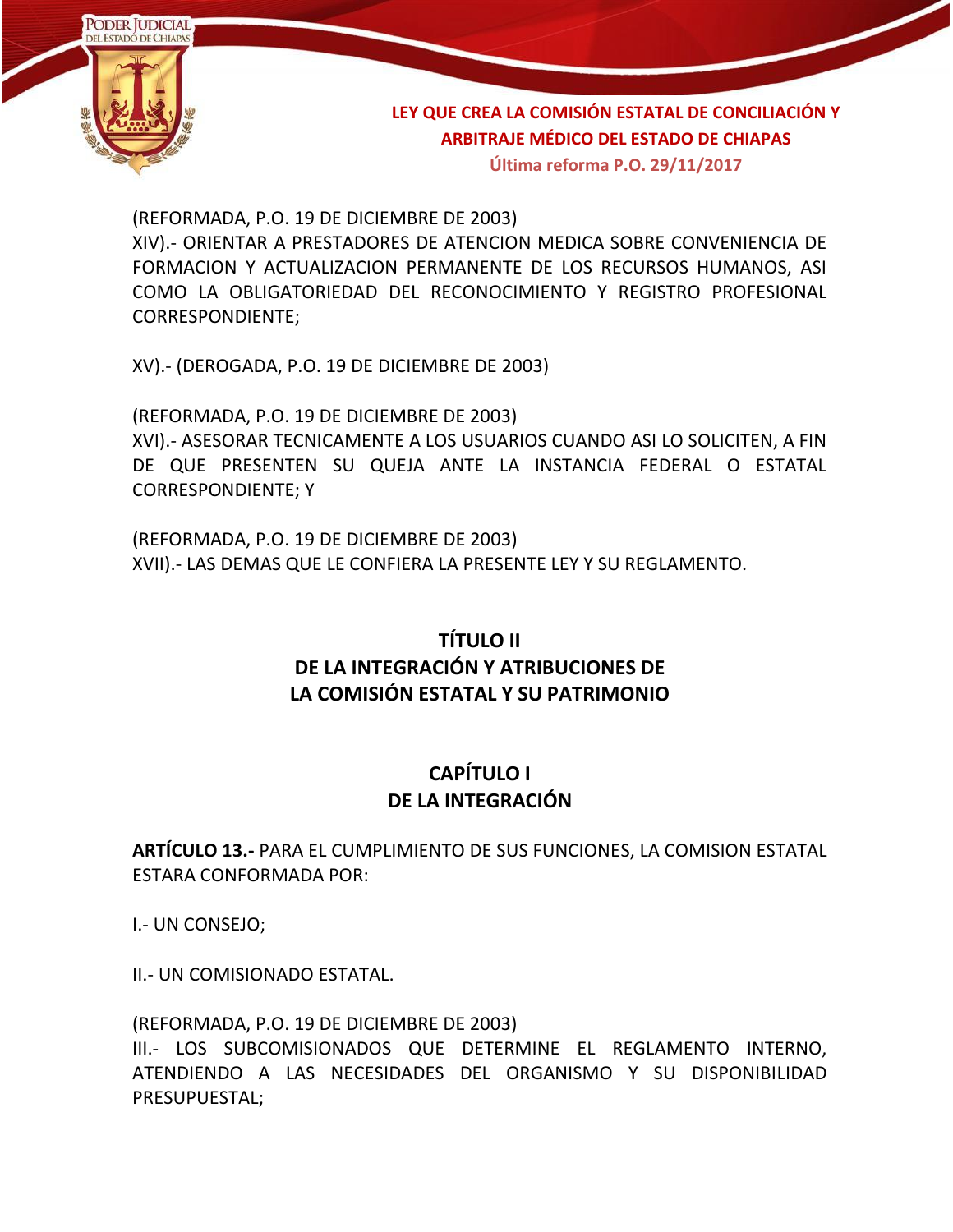

(REFORMADA, P.O. 19 DE DICIEMBRE DE 2003) IV.- LAS UNIDADES ADMINISTRATIVAS QUE DETERMINEN SU REGLAMENTO INTERIOR; Y

(REFORMADA, P.O. 19 DE DICIEMBRE DE 2003) V.- EL PERSONAL PROFESIONAL, TECNICO Y ADMINISTRATIVO QUE SE DETERMINE EN SU ORGANIGRAMA Y PRESUPUESTO.

### **CAPÍTULO II**

### **DE LA INTEGRACIÓN, NOMBRAMIENTO Y FACULTADES DEL CONSEJO**

(REFORMADO, P.O. 19 DE DICIEMBRE DE 2003)

**ARTÍCULO 14.-** EL CONSEJO DE LA COMISION ESTATAL, ES LA AUTORIDAD MAXIMA DE ESTA, CUYA FUNCION ES LA DE ESTABLECER LAS POLITICAS GENERALES A QUE DEBA SUJETARSE LA CITADA COMISION EN SU ACTUACION; EL CONSEJO ESTARA INTEGRADO POR OCHO CONSEJEROS Y POR EL COMISIONADO ESTATAL QUIEN LO PRESIDIRA.

LOS CONSEJEROS SERAN NOMBRADOS POR EL CONGRESO DEL ESTADO O EN SU CASO POR LA COMISION PERMANENTE A PROPUESTA DE LA COMISION ESTATAL, DEBIENDO RECAER DICHA DESIGNACION DE CUATRO DE ELLOS, EN DISTINGUIDAS PERSONALIDADES DE LA SOCIEDAD CIVIL DE RECONOCIDA TRAYECTORIA PROFESIONAL; Y LOS CUATRO CONSEJEROS RESTANTES, SERAN AQUELLOS INTEGRANTES DE LAS ASOCIACIONES, COLEGIOS Y SOCIEDADES MEDICAS QUE MANIFIESTEN SU INTERES POR PARTICIPAR EN EL CONSEJO, PARA LO CUAL DEBERAN PRESENTAR LAS PROPUESTAS RESPECTIVAS A EFECTOS DE QUE EL CONSEJO PREVIO ANALISIS DE LAS MISMAS, ACUERDE LA PROPUESTA.

EL CARGO DE CONSEJERO SERA HONORIFICO Y DURARAN DOS AÑOS. EN CASO DE SEPARACION O RENUNCIA SERA SUBSTITUIDO BAJO EL MISMO PROCEDIMIENTO ESTABLECIDO EN ESTE ARTÍCULO.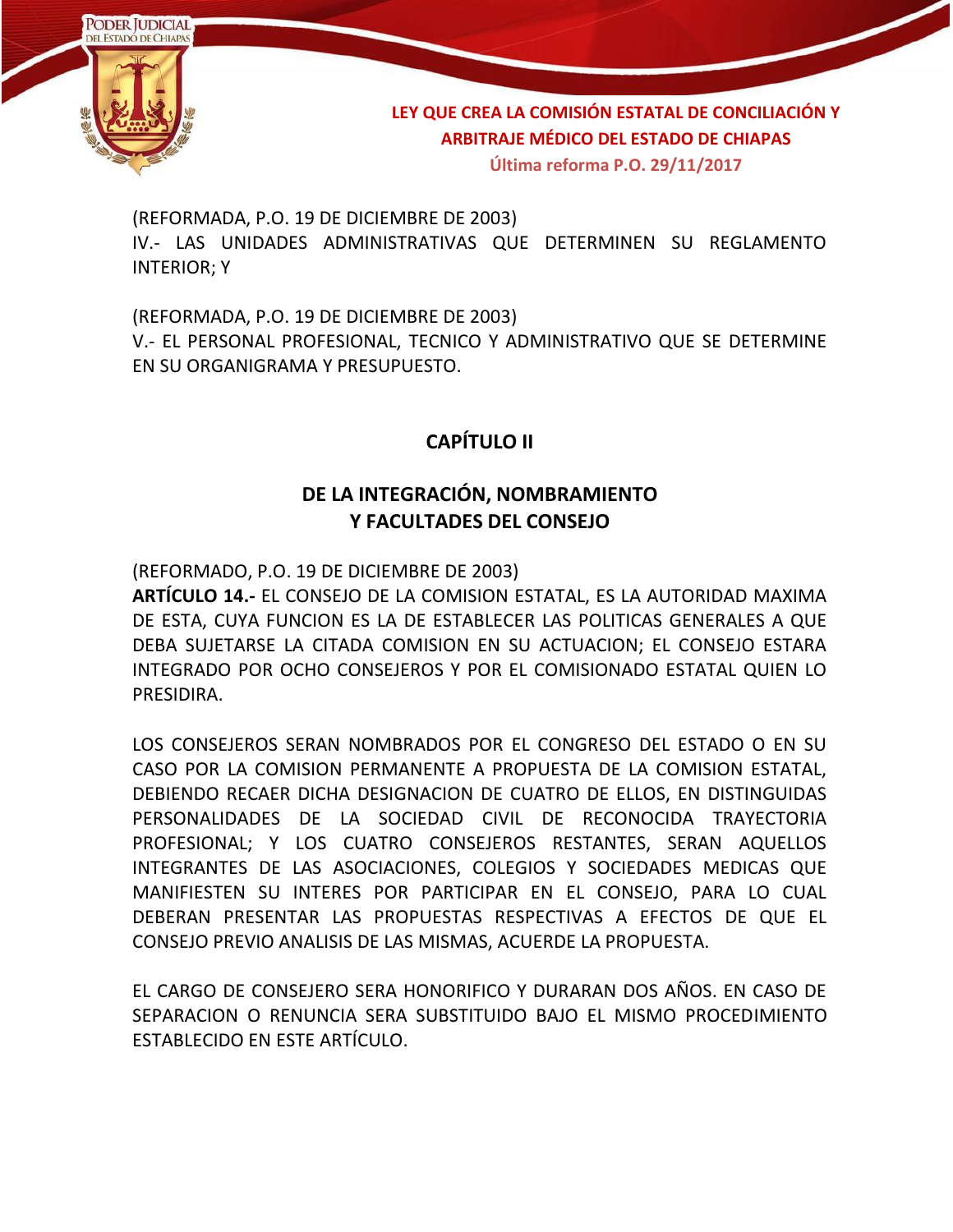

**ARTÍCULO 15.-** EL CONSEJO FUNCIONARA EN SESIONES ORDINARIAS Y ESTRAORDINARIAS (SIC) Y TOMARA SUS DECISIONES POR MAYORIA DE VOTOS DE SUS MIEMBROS PRESENTES, EN CASO DE EMPATE EL COMISIONADO TENDRA VOTO DE CALIDAD. LAS SESIONES ORDINARIAS SE VERIFICARAN UNA VEZ AL MES.

LAS SESIONES EXTRAORDINARIAS PODRAN CONVOCARSE POR EL COMISIONADO O MEDIANTE SOLICITUD QUE A ESTE FORMULEN POR LO MENOS TRES MIEMBROS DEL CONSEJO, CUANDO SE ESTIME QUE HAY RAZONES DE IMPORTANCIA PARA ELLO.

**ARTÍCULO 16.-** PARA LA INSTALACION LEGAL DE LAS SESIONES, LA ASISTENCIA EN PRIMERA CONVOCATORIA SERA CON CINCO DE SUS MIEMBROS, SIENDO VALIDOS LOS ACUERDOS TOMADOS POR MAYORIA DE VOTOS. EN SEGUNDA CONVOCATORIA, LA SESION SE LLEVARA A EFECTO Y SERA VALIDA CON EL NUMERO DE CONSEJEROS PRESENTES.

CUANDO UNO O MAS CONSEJEROS TUVIERAN INTERES PERSONAL EN ALGUN ASUNTO QUE SE SOMETA A LA COMISION ESTATAL, SE ABSTENDRAN DE VOTAR Y LO AVISARAN POR ESCRITO AL COMISIONADO PARA EL EFECTO DEL DESPACHO DE ESE ASUNTO.

**ARTÍCULO 17.-** EL CONSEJO CONTARA CON UN ORGANO ADMINISTRATIVO DE APOYO, QUE SE DENOMINARA SECRETARIA TECNICA.

**ARTÍCULO 18.-** SON ATRIBUCIONES INDELEGABLES DEL CONSEJO:

(REFORMADA, P.O. 19 DE DICIEMBRE DE 2003)

I. ESTABLECER LAS POLITICAS GENERALES A QUE DEBA SUJETARSE LA COMISION ESTATAL;

II.- APROBAR DE ACUERDO A LA LEGISLACION LEGAL APLICABLE, LOS PROGRAMAS Y PRESUPUESTOS DE LA COMISION, ASI COMO SUS MODIFICACIONES;

III.- APROBAR ANUALMENTE LOS ESTADOS FINANCIEROS DE LA COMISION ESTATAL Y AUTORIZAR SU PUBLICACION, PREVIO INFORME DEL CONTRALOR INTERNO Y DICTAMEN DE LOS AUDITORES EXTERNOS;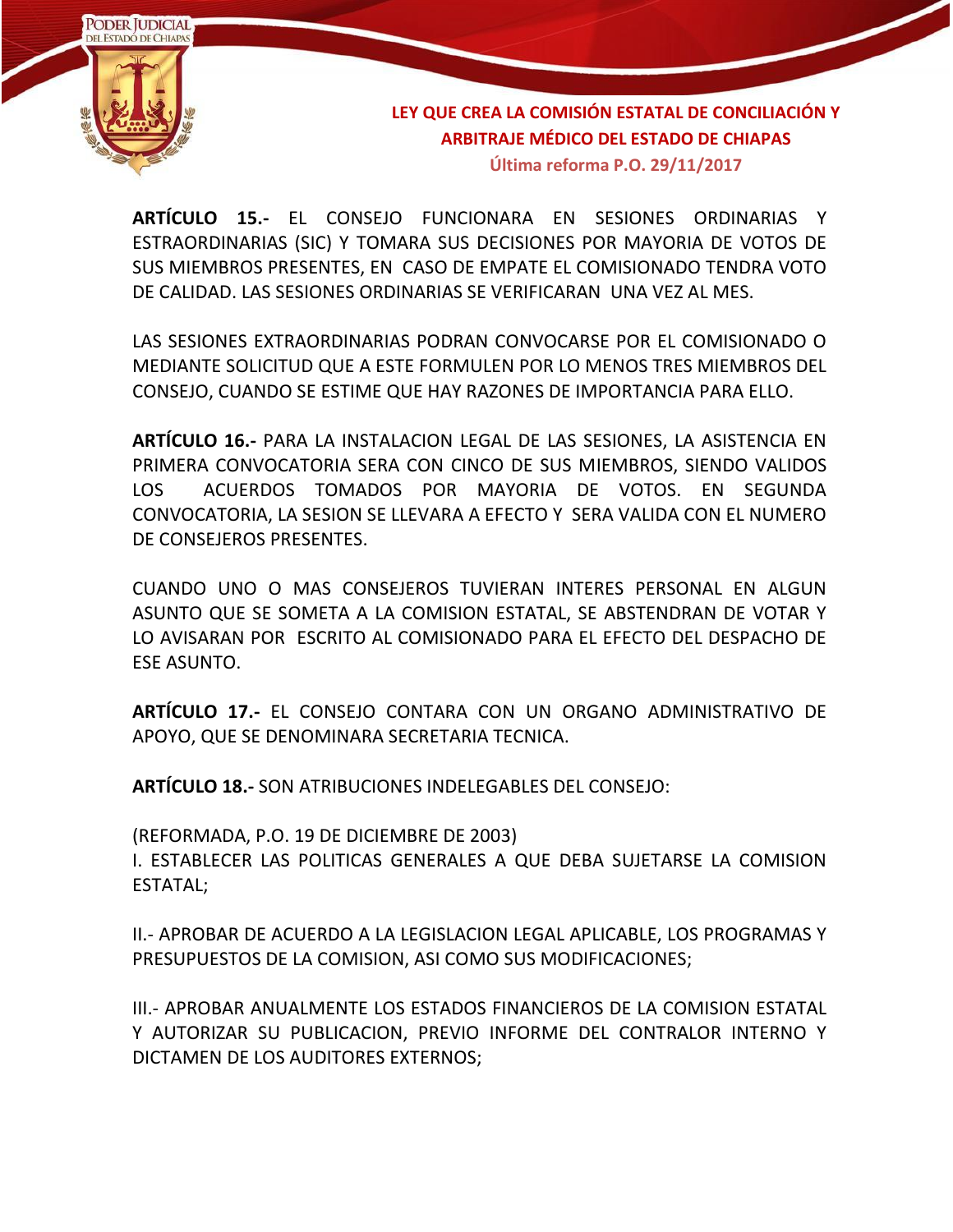

IV.- APROBAR LAS POLITICAS, BASES Y PROGRAMAS GENERALES QUE RIJAN LOS CONVENIOS, CONTRATOS, PEDIDOS O ACUERDOS QUE DEBA CELEBRAR LA COMISION ESTATAL CON TERCEROS EN OBRAS PUBLICAS, ADQUISICIONES, ARRENDAMIENTOS Y PRESTACION DE SERVICIOS EN RELACION A LOS BIENES MUEBLES, EN TERMINOS DE LA LEGISLACION APLICABLE;

V.- APROBAR LA ESTRUCTURA BASICA DE LA COMISION ESTATAL, ASI COMO SUS MODIFICACIONES CUANDO PROCEDAN;

(REFORMADA, P.O. 19 DE DICIEMBRE DE 2003)

VI.- APROBAR LA PROPUESTA DE COMISIONADO ESTATAL, SOBRE LOS NOMBRAMIENTOS Y REMOCIONES DE LOS SERVIDORES PUBLICOS DE LOS NIVELES DOS ADMINISTRATIVOS INFERIORES AL DE AQUEL Y CONCEDERLES LICENCIA, CON EXCEPCION DE LOS SUBCOMISIONADOS;

VII.- ESTABLECER CON SUJECION A LAS DISPOSICIONES LEGALES CORRESPONDIENTES, LAS NORMAS INTERNAS PARA LA ADQUISICION, ARRENDAMIENTO Y ENAJENACION DE INMUEBLES QUE LA COMISION ESTATAL REQUIERA PARA LA PRESTACION DE SERVICIOS, EN TERMINOS DE LAS DISPOSICIONES APLICABLES;

VIII.- ANALIZAR Y, EN SU CASO, APROBAR LOS INFORMES QUE RINDA EL COMISIONADO ESTATAL, ESPECIALMENTE EL INFORME ANUAL QUE PRESENTARA AL H. CONGRESO DEL ESTADO;

(REFORMADA, P.O. 19 DE DICIEMBRE DE 2003) IX.- ANALIZAR Y, EN SU CASO, APROBAR EL REGLAMENTO INTERNO, PROPUESTO A LA COMISION POR EL COMISONADO ESTATAL;

(REFORMADA, P.O. 19 DE DICIEMBRE DE 2003)

X.- EVALUAR PERIODICAMENTE EL FUNCIONAMIENTO DE LA COMISION ESTATAL, Y FORMULAR LAS RECOMENDACIONES QUE ESTIME PERTINENTES PARA EL CUMPLIMIENTO DE SU OBJETIVO;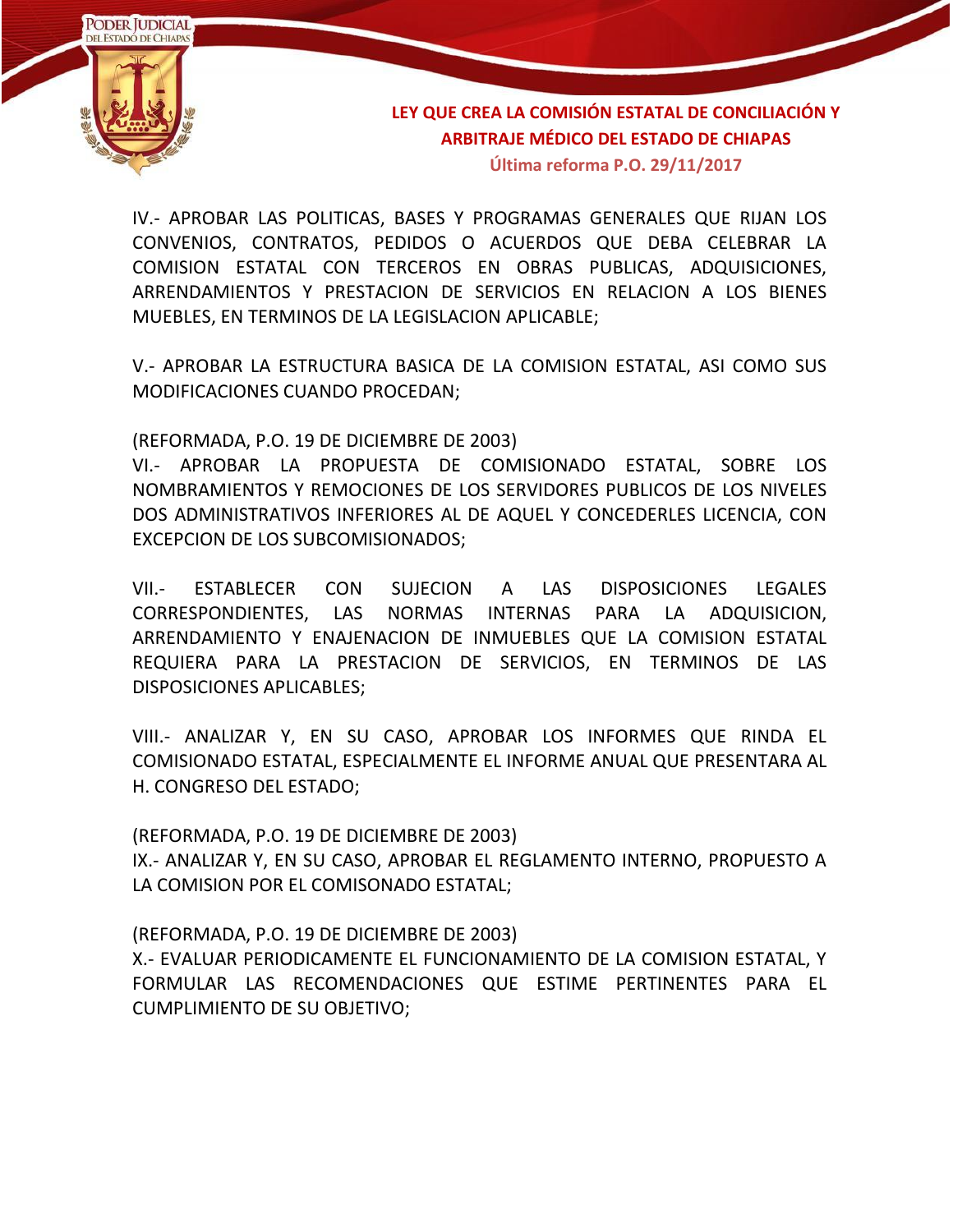

**Última reforma P.O. 29/11/2017**

(REFORMADA P.O. 19 DE DICIEMBRE DE 2003)

XI.- PROPONER AL CONGRESO DEL ESTADO O EN SU CASO A LA COMISION PERMANENTE, PARA SU NOMBRAMIENTO, A LAS PERSONAS QUE DEBAN INTEGRAR EL CONSEJO; ASI COMO LA TERNA PARA LA DESIGNACION DEL COMISIONADO Y SUBCOMISIONADOS; Y

(ADICIONADA, P.O. 19 DE DICIEMBRE DE 2003) XII.- LAS DEMAS ATRIBUCIONES QUE LE CONFIERAN EL REGLAMENTO INTERNO.

#### **CAPÍTULO III**

#### **DEL NOMBRAMIENTO Y FACULTADES DEL COMISIONADO Y SUBCOMISIONADOS DE LA COMISIÓN ESTATAL**

(REFORMADO, P.O. 19 DE DICIEMBRE DE 2003)

**ARTÍCULO 19**.- EL COMISIONADO Y SUBCOMISIONADOS ESTATALES, SERAN NOMBRADOS POR EL H. CONGRESO DEL ESTADO O EN SU CASO POR LA COMISION PERMANENTE, PREVIA TERNA PROPUESTA POR EL CONSEJO DE LA COMISION ESTATAL.

EL COMISIONADO Y SUBCOMISIONADOS DURARAN EN EL CARGO TRES AÑOS Y PODRAN SER REMOVIDOS POR CAUSAS JUSTIFICADAS POR EL CONGRESO DEL ESTADO O EN SU CASO POR LA COMISION PERMANENTE

**ARTÍCULO 20**.- PARA SER COMISIONADO Y SUBCOMISIONADOS ESTATAL SE REQUIERE:

(REFORMADA, P.O. 19 DE DICIEMBRE DE 2003)

I.- SER CIUDADANO CHIAPANECO EN PLENO EJERCICIO DE SUS DERECHOS POLITICOS, CIVILES Y PROFESIONALES;

II.- TENER CUANDO MENOS CUARENTA AÑOS CUMPLIDOS EL DIA DE LA DESIGNACION Y;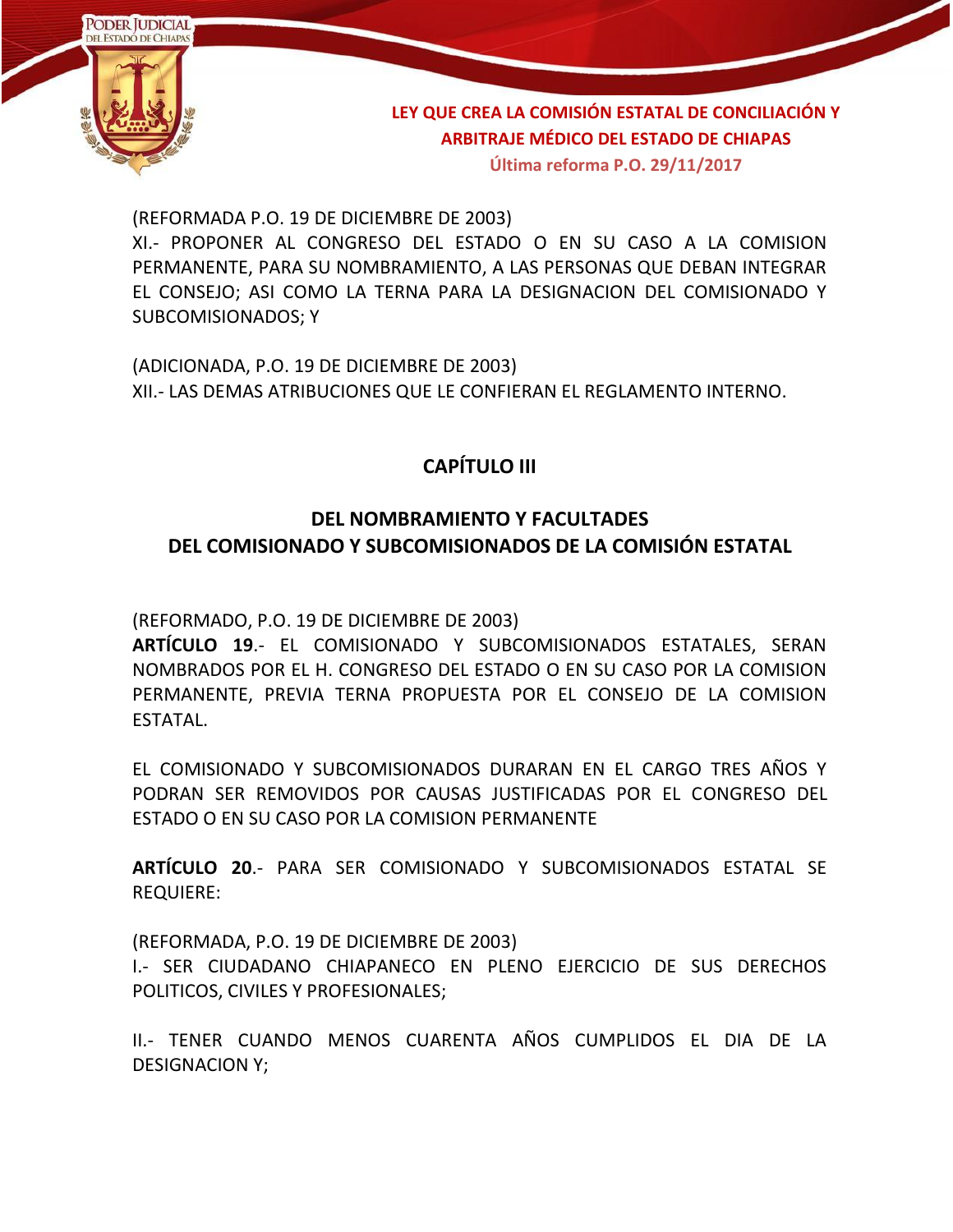

III.- HABERSE DISTINGUIDO POR COMPETENCIA Y ANTECEDENTES PROFESIONALES EN EL EJERCICIO DE LAS ACTIVIDADES QUE SE VINCULEN A LAS ATRIBUCIONES DE LA COMISION ESTATAL.

(ADICIONADA, P.O. 19 DE DICIEMBRE DE 2003) IV. MEDICO DE PROFESION Y SER MIEMBRO DE ALGUN COLEGIO U ASOCIACION MEDICA.

**ARTÍCULO 21.-** FACULTADES Y OBLIGACIONES DEL COMISIONADO:

I. REPRESENTAR LEGALMENTE A LA COMISIÓN ESTATAL ANTE TODA CLASE DE AUTORIDADES, ORGANISMOS, INSTITUCIONES Y PERSONAS PÚBLICAS O PRIVADAS, NACIONALES O EXTRANJERAS. LA REPRESENTACIÓN A LA QUE SE REFIERE ESTA FRACCIÓN, COMPRENDE EL EJERCICIO DE TODO TIPO DE ACCIONES Y CONSTITUYE UNA REPRESENTACIÓN AMPLISIMA.

II.- SUSCRIBIR TODA CLASE DE ACTOS JURIDICOS QUE PERMITAN EL CUMPLIMIENTO DEL OBJETO DE LA COMISION;

(REFORMADA, P.O. 19 DE DICIEMBRE DE 2003) III.- SOMETER A CONSIDERACION DEL CONSEJO LAS DESIGNACIONES DE LOS SERVIDORES PUBLICOS DE NIVEL ADMINISTRATIVO;

IV.- CONDUCIR EL FUNCIONAMIENTO DEL ORGANO, VIGILANDO EL CUMPLIMIENTO DE SUS OBJETIVOS Y PROGRAMAS;

V.- EJECUTAR LOS ACUERDOS EMITIDOS POR EL CONSEJO;

VI.- ELABORAR UN INFORME ANUAL QUE SE PRESENTARA A LAS COMISIONES UNIDAS DE JUSTICIA Y DE SALUBRIDAD Y ASISTENCIA DEL H. CONGRESO DEL ESTADO, SOBRE LAS ACTIVIDADES DESARROLLADAS POR LA COMISION ESTATAL, PROCURANDO QUE ESTE INFORME SEA DIFUNDIDO AMPLIAMENTE ENTRE LA SOCIEDAD CHIAPANECA;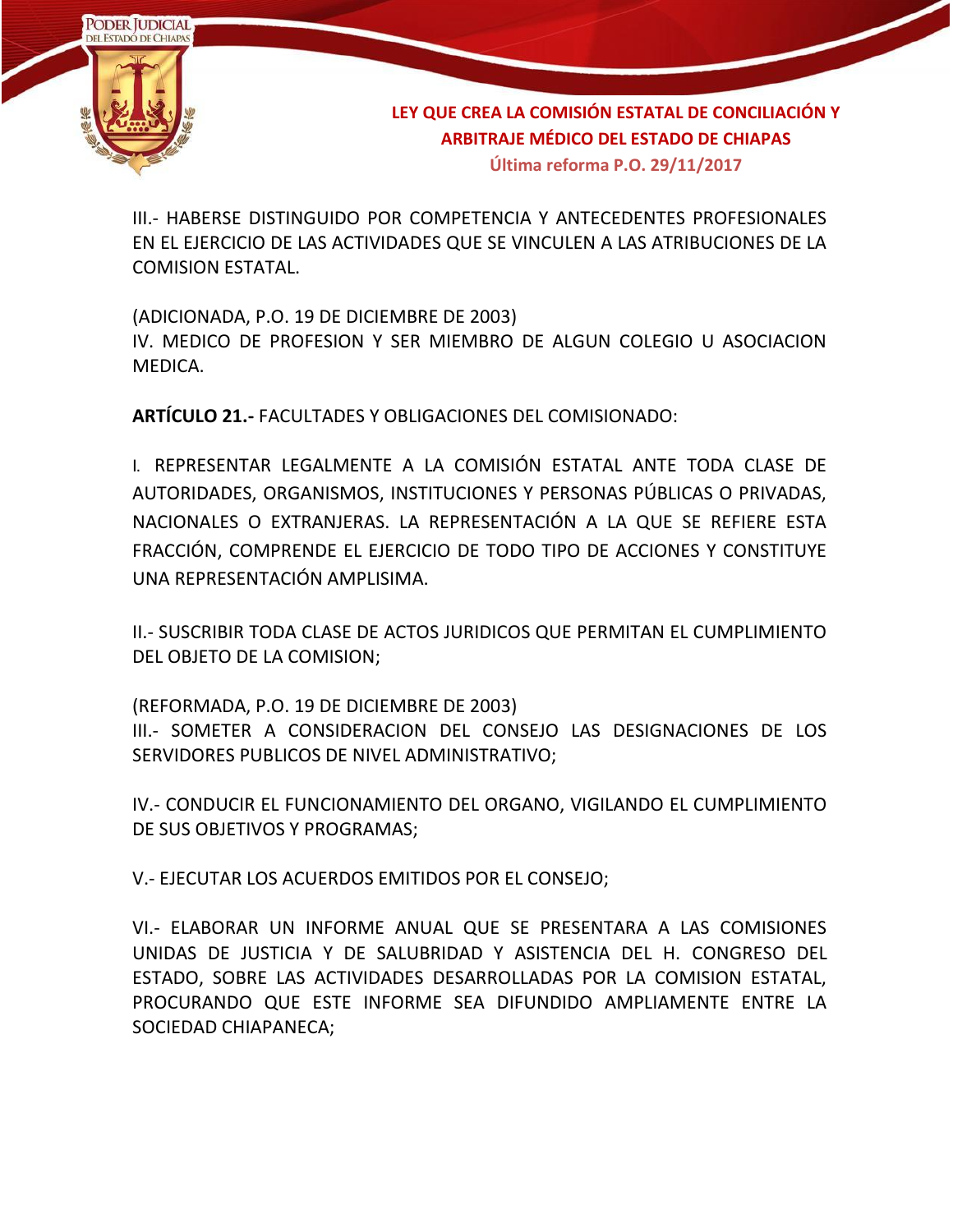

VII.- SOMETER A LA APROBACION DEL CONSEJO, MODIFICANDOSE AL REGLAMENTO INTERNO, REGLAMENTO DE PROCEDIMIENTOS Y DEMAS DISPOSICIONES INTERNAS QUE REGULEN A LA COMISION ESTATAL;

(REFORMADA, P.O. 19 DE DICIEMBRE DE 2003)

VIII.- SOLICITAR A NOMBRE DE LA COMISION ESTATAL, TODO TIPO DE INFORMACION A LOS USUARIOS Y PRESTADORES DE ATENCION MEDICA PARA REALIZAR LAS INVESTIGACIONES PERTINENTES, A EFECTO DE CUMPLIR CABALMENTE CON LAS ATRIBUCIONES;

IX.- EFECTUAR LOS PROCEDIMIENTOS DE CONCILIACION Y ARBITRAJE A QUE SE REFIEREN ESTA LEY DE CONFORMIDAD CON EL REGLAMENTO QUE AL EFECTO SE EXPIDA;

X.- PUBLICAR LOS ACUERDOS, LAUDOS Y OPINIONES EN ASUNTOS DE LA COMPETENCIA DE LA COMISION ESTATAL, CON LAS LIMITACIONES IMPUESTAS POR LA CONFIDENCIALIDAD Y DISCRECION;

XI.- VIGILAR EL CUMPLIMIENTO DE LAS RESOLUCIONES Y RECOMENDACIONES, ASI COMO DE LOS CONVENIOS QUE SE DERIVEN DE LOS PROCEDIMIENTOS DE CONCILIACION Y ARBITRAJE RESPECTIVOS;

(REFORMADA, P.O. 19 DE DICIEMBRE DE 2003)

XII.- ESTABLECER LOS MECANISMOS DE DIFUSION QUE PERMITAN A LOS USUARIOS O PRESTADORES DE ATENCION MEDICA Y A LA SOCIEDAD EN SU CONJUNTO, CONOCER SUS DERECHOS Y OBLIGACIONES EN MATERIA DE PRESTACION DE SERVICIOS DE ASISTENCIA MEDICA, ASI COMO LAS FUNCIONES DE LA COMISION ESTATAL;

XIII.- PRESENTAR SU PROYECTO DE PRESUPUESTO ANUAL DE EGRESOS A LA SECRETARIA DE HACIENDA DEL ESTADO, PREVIAMENTE APROBADO POR SU CONSEJO PARA SU REMISION AL H. CONGRESO DEL ESTADO; Y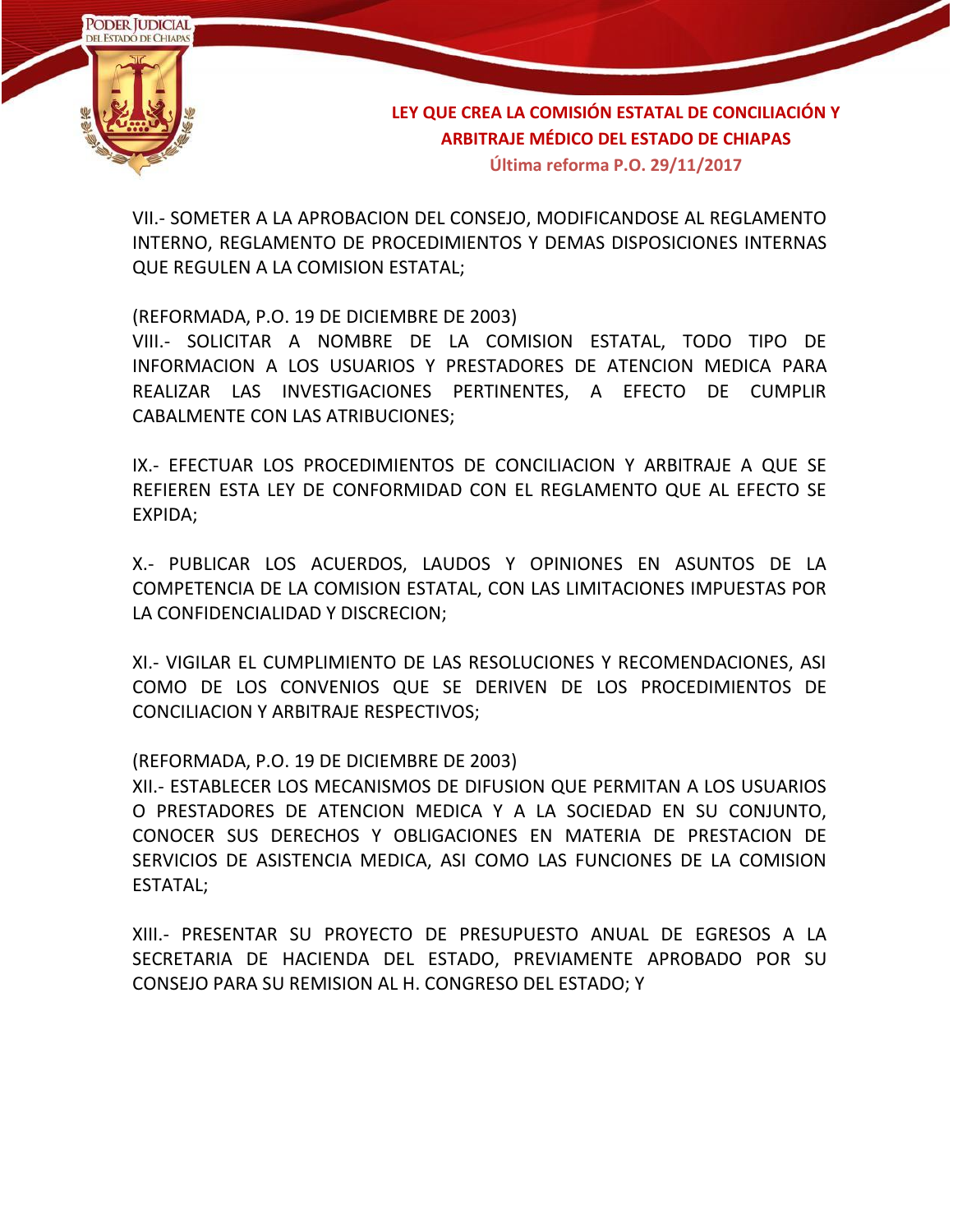

XIV. DELEGAR LA REPRESENTACIÓN LEGAL EN SERVIDORES PÚBLICOS SUBALTERNOS O POR QUIEN ÉSTE DESIGNE, LAS FACULTADES Y OBLIGACIONES QUE LE CORRESPONDEN, SIN PREJUICIO DIRECTO, EXCEPTO AQUELLAS QUE POR SU NATURALEZA SEAN INDELEGABLES.

XV. LAS DEMÁS QUE EN EL ÁMBITO DE SU COMPETENCIA LE ASIGNEN LAS LEYES, REGLAMENTOS, DECRETOS, ACUERDOS Y DEMÁS ORDENAMIENTOS APLICABLES, ASÍ COMO LAS QUE LE CONFIERE AL CONSEJO.

**ARTÍCULO 22.-** SON FACULTADES Y OBLIGACIONES DE LOS SUBCOMISIONADOS:

I.- ASESORAR AL COMISIONADO EN LOS ASUNTOS DE CARACTER TECNICO LEGAL QUE SE SOMETAN A SUS CONSIDERACIONES;

II.- PROPONER AL COMISIONADO MEDIDAS TENDIENTES AL MEJORAMIENTO OPERATIVO DE LA COMISION;

III.- ELABORAR Y OPERAR EL PROCEDIMIENTO DE ORIENTACION, CONCILIACION Y ARBITRAJE;

(REFORMADA, P.O. 19 DE DICIEMBRE DE 2003) IV.- SUPERVISAR LAS ACCIONES DE ORIENTACION E INFORMACION A LOS USUARIOS Y PRESTADORES DE ATENCION MEDICA;

V.- VIGILAR EL DESARROLLO DE LAS ACCIONES EN LAS AREAS DE CONCILIACION Y ARBITRAJE;

VI.- ESTABLECER MECANISMOS DE DIFUSION DE LAS FUNCIONES Y ATRIBUCIONES DE LA COMISION ESTATAL;

VII.- IMPLEMENTAR PROGRAMAS DE VINCULACION CON LOS SECTORES PUBLICO, SOCIAL Y PRIVADO, QUE FAVOREZCAN EL DESARROLLO DE LA COMISION ESTATAL; Y

VIII.- LAS DEMAS QUE LE SEAN CONFERIDAS EN EL REGLAMENTO INTERIOR.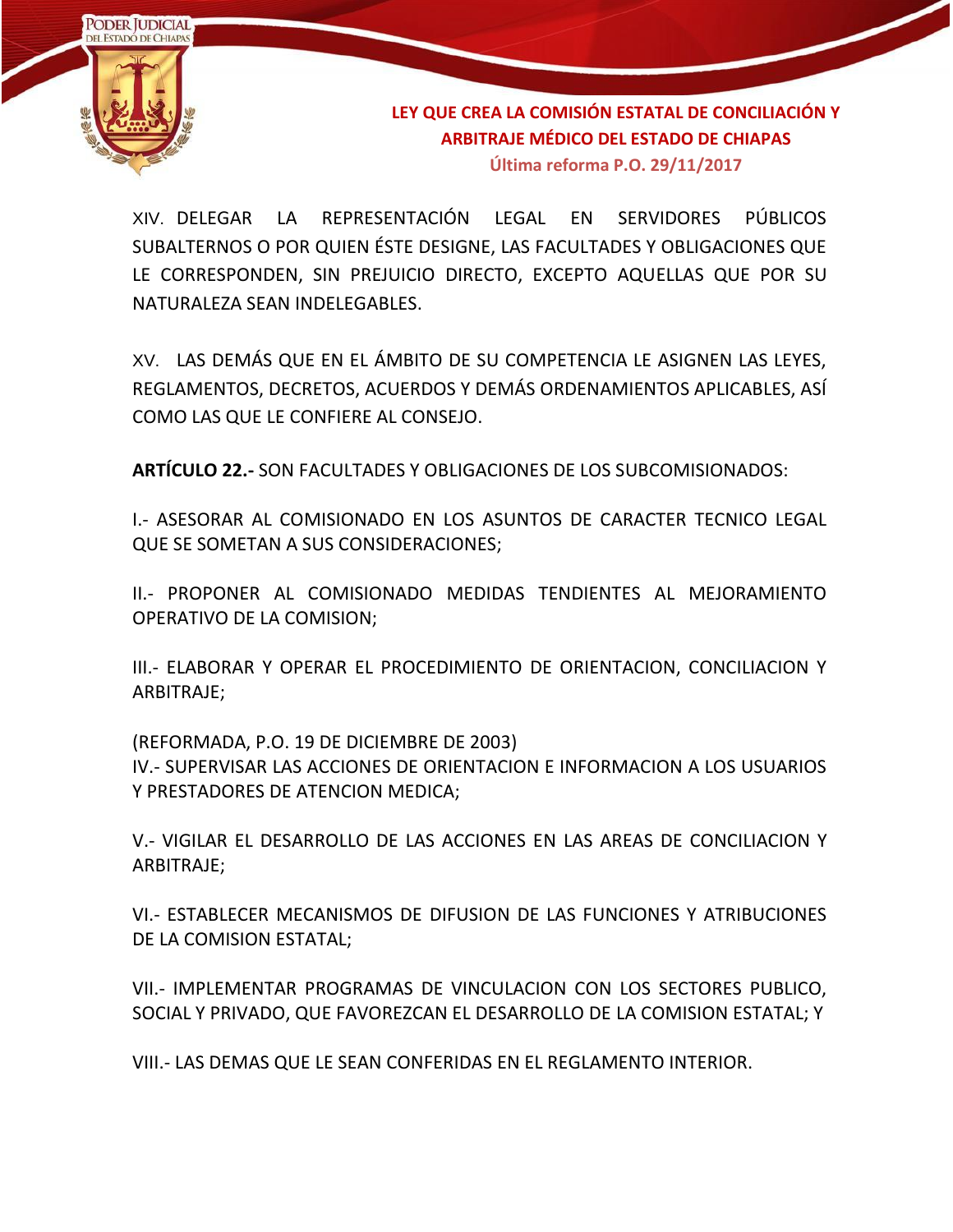

(REFORMADA SU DENOMINACION, P.O. 19 DE DICIEMBRE DE 2003)

## **TÍTULO III DE LAS INCONFORMIDADES E IMPROCEDENCIAS ANTE LA COMISIÓN ESTATAL**

## **CAPÍTULO ÚNICO DE LA SUBSTANCIACIÓN DE LAS INCONFORMIDADES**

**ARTÍCULO 23.-** LA COMISION ESTATAL PROCEDERA A PETICION DE PARTE.

**ARTÍCULO 24.-** SE CONCEDE ACCION POPULAR PARA DENUNCIAR ANTE LA COMISION ESTATAL, TODO HECHO, ACTO U OMISION QUE EN TRATANDOSE DE LA PRESTACION DE SERVICIOS MEDICOS, REPRESENTE UN RIESGO O PROVOQUE UN DAÑO A LA SALUD DE LA POBLACION.

(REFORMADO, P.O. 19 DE DICIEMBRE DE 2003)

**ARTÍCULO 25.-** LA COMISION ESTATAL, SOLICITARA A LOS PRESTADORES DE ATENCION MEDICA LOS INFORMES QUE CONSIDERE CONVENIENTES RELACIONADOS CON LA QUEJA.

(REFORMADO, P.O. 19 DE DICIEMBRE DE 2003)

**ARTÍCULO 26.-** LOS PRESTADORES DE ATENCION MEDICA, DEBERAN RENDIR LOS INFORMES ESCRITOS QUE LE SEAN SOLICITADOS POR LA COMISION ESTATAL, EN EL PLAZO QUE SE FIJE EN TERMINOS DEL MANUAL DE PROCEDIMIENTOS, SALVO EN CASOS DE URGENCIA EN QUE ESTA PODRA REQUERIR INFORMES INMEDIATOS.

CUANDO SE TRATE DE CASOS DE URGENCIA LA COMISION ESTATAL TENDRA ACCESO AL EXPEDIENTE CLINICO Y LA DEMAS INFORMACION MEDICA QUE SE ENCUENTRE A DISPOSICION DEL PRESTADOR DEL SERVICIO, CON FUNDAMENTO EN LA FRACCION XIII, PARRAFO SEGUNDO DEL ARTICULO 12 DE ESTA MISMA LEY.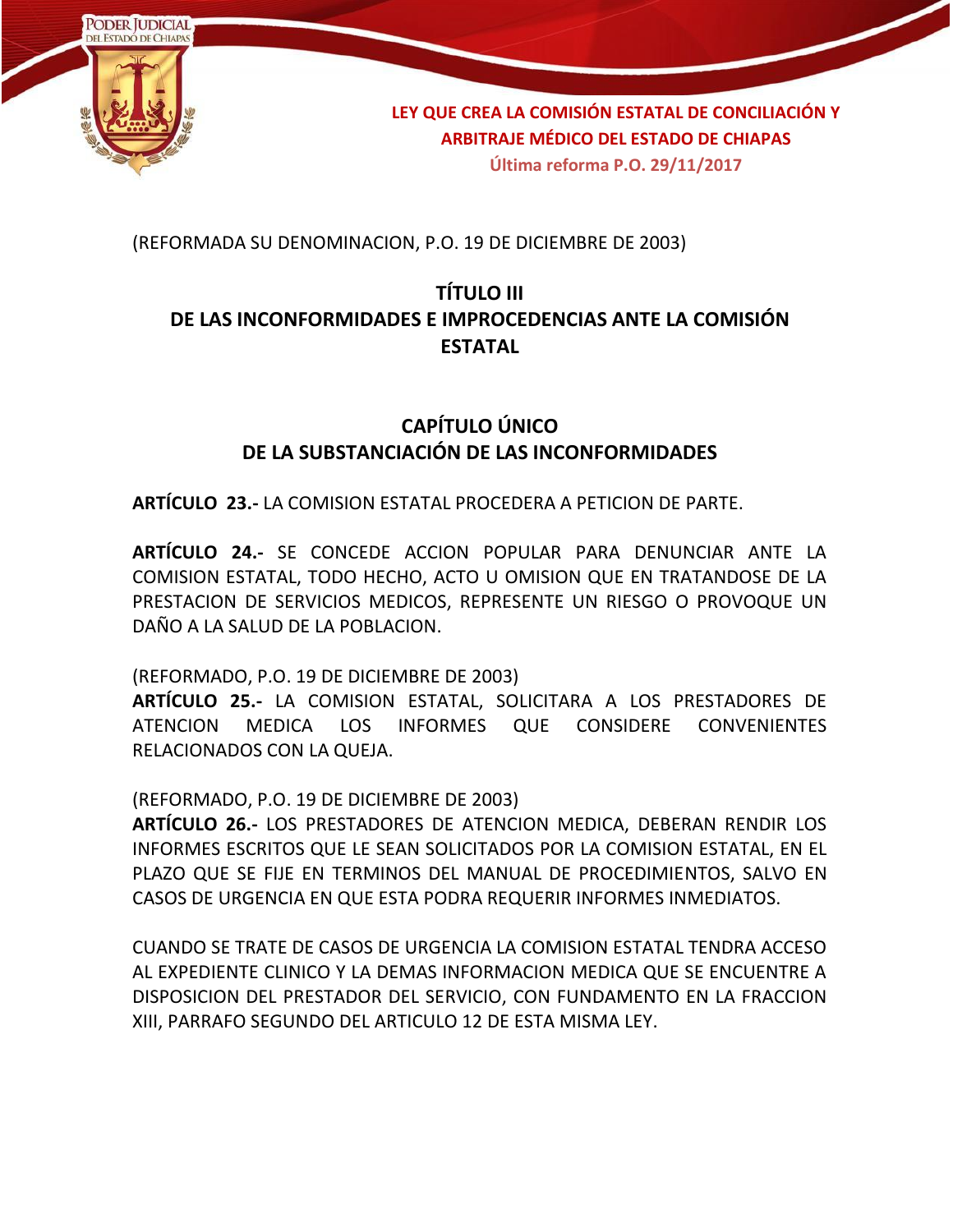

**ARTÍCULO 27.-** LAS VISITAS DEL PERSONAL DE LA COMISION ESTATAL PARA LA GESTORIA DE ATENCION INMEDIATA, SE SUJETARAN A LAS SIGUIENTES REGLAS:

I.- SE LLEVARAN A EFECTO POR PERSONAL EXPRESAMENTE AUTORIZADO;

II.- EL OBJETO DE LA VISITA SERA EL DE OBTENER LA ATENCION MEDICA INMEDIATA Y DE CALIDAD PARA LOS USUARIOS, SEA EN EL ESTABLECIMIENTO EN DONDE SE ENCUENTRE O EN OTRO QUE CUENTE CON LA CAPACIDAD Y PODER DE RESOLUCION NECESARIAS;

(REFORMADA, P.O. 19 DE DICIEMBRE DE 2003) III.- EL PERSONAL DESIGNADO DEBERA ACREDITARSE COMO MIEMBRO DE LA COMISION ESTATAL Y EL OFICIO DE COMISION RESPECTIVO;

(REFORMADA, P.O. 19 DE DICIEMBRE DE 2003)

IV.- EL PERSONAL DESIGNADO REQUERIRA LA INFORMACION DEL PRESTADOR DE ATENCION MEDICA, Y OIRA LA OPINION DEL USUARIO Y SU FAMILIA, ASI COMO DEL PERSONAL MEDICO ENCARGADO DE LA ATENCION DEL PACIENTE;

V.- EN SU CASO, SE CONSULTARA EL EXPEDIENTE CLINICO, EL REGISTRO DIARIO DE PACIENTES Y LA DEMAS INFORMACION MEDICA DISPONIBLE;

VI.- SE BUSCARAN LAS MEJORES ALTERNATIVAS PARA LA ATENCION DEL PACIENTE, LAS CUALES SE ADOPTARAN A LA BREVEDAD;

VII.- EN EL CASO DE ENCONTRARSE AL PACIENTE EN ESTADO DE ABANDONO MEDICO, O ANTE LA NEGATIVA DE COOPERACION DEL PERSONAL DEL ESTABLECIMIENTO, EL PERSONAL DE LA COMISION ESTATAL SOLICITARA LA COLABORACION DE QUIEN ESTIME NECESARIO Y DE LAS AUTORIDADES MAS CERCANAS, LOS CUALES ESTARAN OBLIGADOS A PRESTAR AUXILIO INMEDIATO, SIN PERJUICIO DE LAS ACCIONES LEGALES QUE RESULTEN;

VIII.- LA OPOSICION DEL PERSONAL DEL ESTABLECIMIENTO PARA EL DESAHOGO DE LA VISITA, POR SI SOLA, HARA PRESUMIR LA EXISTENCIA DE MALA PRACTICA MEDICA Y EL INCUMPLIMIENTO A LAS DISPOSICIONES VIGENTES;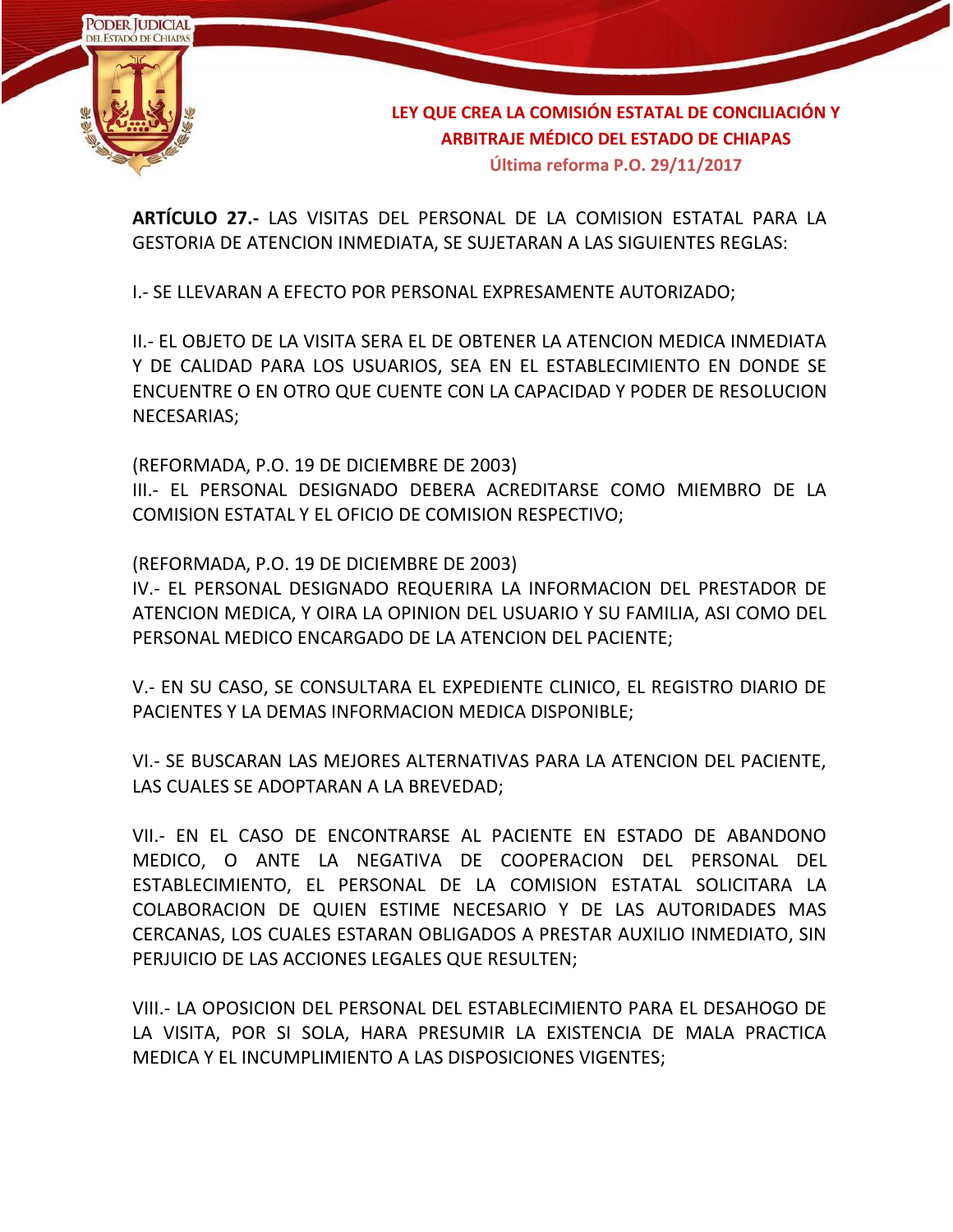

(REFORMADA, P.O. 19 DE DICIEMBRE DE 2003)

IX.- CUANDO LAS CIRCUNSTANCIAS LO PERMITAN, EL PERSONAL PODRA LEVANTAR ACTA CIRCUNSTANCIADA DE LOS HECHOS, EN LA QUE PODRAN HACER USO DE LA PALABRA EL PRESTADOR DE ASISTENCIA MEDICA, EL USUARIO O SU REPRESENTANTE LEGAL; Y

X.- EL PERSONAL DESIGNADO RENDIRA UN INFORME DE SU GESTION A LA COMISION ESTATAL EL CUAL TENDRA FE PUBLICA PARA CERTIFICAR LA VERACIDAD DE LOS HECHOS MATERIA DE LA GESTORIA.

**ARTÍCULO 28.-** SON IMPROCEDENTES LAS QUEJAS ANTE LA COMISION ESTATAL, PARA EFECTOS DE CONCILIACION Y ARBITRAJE, EN LOS SIGUIENTES SUPUESTOS:

I.- CONTRA ACTOS U OMISIONES MEDICAS MATERIA DE UNA CONTROVERSIA PENAL, A MENOS QUE SE TRATE DE RESOLVER, EXCLUSIVAMENTE, DEL PAGO DE DAÑOS Y PERJUICIOS Y LAS PARTES SE SOMETAN A LA CONCILIAClON Y ARBITRAJE DE LA COMISION ESTATAL.

II.- CONTRA ACTOS U OMISIONES MEDICAS MATERIA DE UNA CONTROVERSIA CIVIL SOMETIDA AL CONOCIMIENTO DE LOS TRIBUNALES, SALVO QUE LAS PARTES RENUNCIEN AL PROCEDIMIENTO JUDICIAL EN TRAMITE Y SE SOMETAN AL ARBITRAJE DE LA COMISION ESTATAL, SIENDO ELLO LEGALMENTE POSIBLE;

III.- CUANDO SE TRATE DE CONTROVERSIAS LABORALES O COMPETENCIA DE LAS AUTORIDADES DEL TRABAJO;

(REFORMADA, P.O. 19 DE DICIEMBRE DE 2003) IV.- CUANDO SE PRETENDA EL FINCAMIENTO DE RESPONSABILIDADES ADMINISTRATIVAS AL PERSONAL DE ASISTENCIA MEDICA;

V.- CUANDO SE TRATE DE QUEJAS NOTORIAMENTE FRIVOLAS O IMPROCEDENTES, ESTO ES, AQUELLAS EN LAS QUE SE ADVIERTA DOLO, MALA FE, CARENCIA DE SUSTENTACION O INEXISTENCIA DE PRETENSION;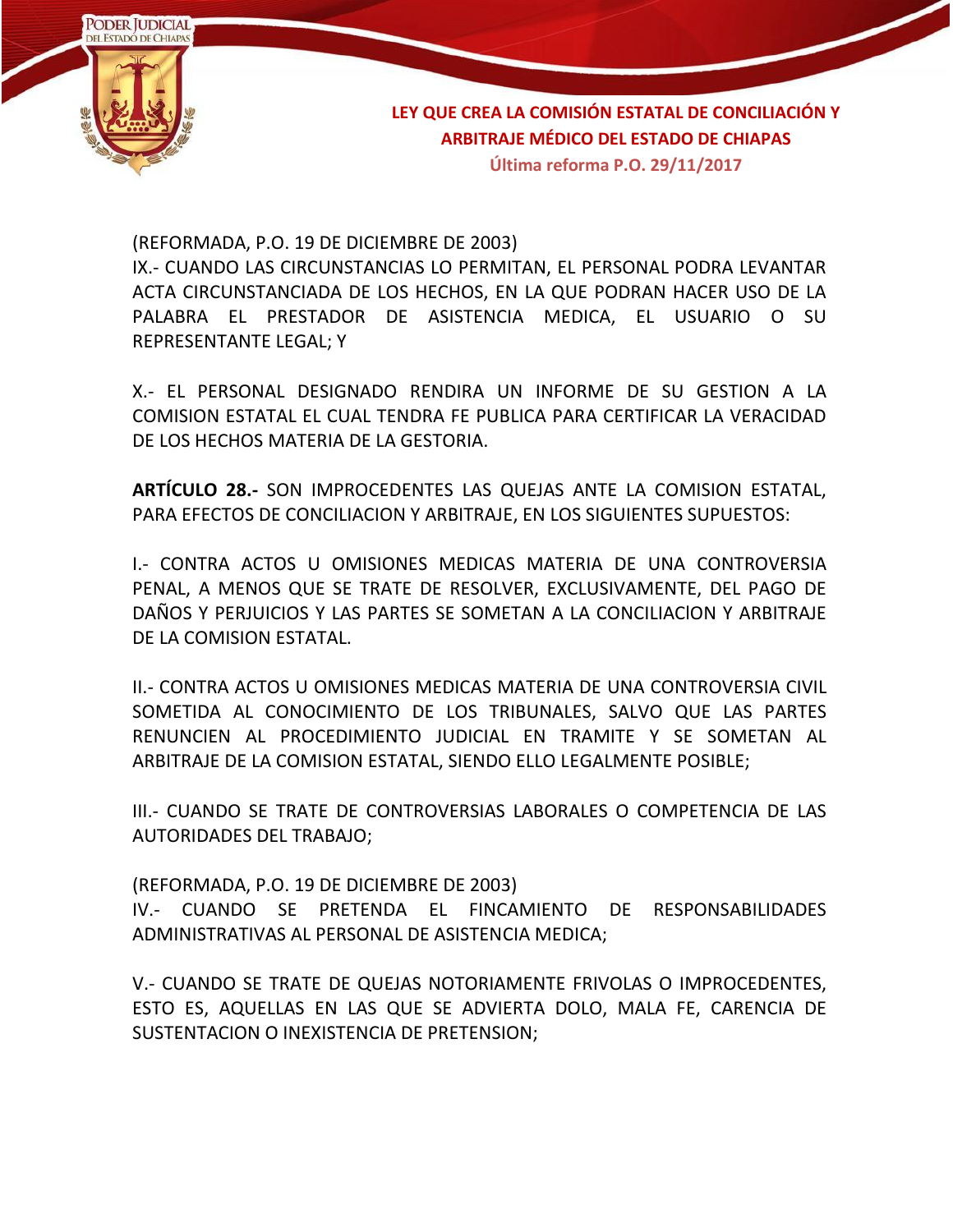

VI.- CUANDO SE TRATE DE HECHOS OCURRIDOS CON ANTELACION MAYOR DE DOS AÑOS A LA FECHA DE PRESENTACION DE LA QUEJA, SALVO QUE SE TRATE DE OBLIGACIONES MEDICAS DE TRATO SUCESIVO, EN CUYO CASO SE PODRAN ATENDER PARA EFECTOS DE CONCILIACION Y ARBITRAJE, EXCLUSIVAMENTE EN RAZON DE LOS HECHOS NO PRESCRITOS, Y

VII.- CUANDO SE ENCONTRARAN DIRIGIDAS A LA COMISION, A MENOS QUE DEL ESCRITO SE INFIERA SUFICIENTEMENTE ESTARSE REQUIRIENDO LA INTERVENCION DE ESTE ORGANISMO.

EN LOS SUPUESTOS PREVISTOS EN LAS FRACCIONES I, III Y VI, LA COMISION ESTATAL DARA VISTA A LA AUTORIDAD COMPETENTE, ORIENTANDO AL QUEJOSO RESPECTO DE LOS TRAMITES A SEGUIR. CUANDO RESULTE NECESARIO BUSCARA EL PROCEDIMIENTO IDONEO PARA MEJORAR LA CALIDAD DE LA ATENCION MEDICA, A TRAVES DEL PROCEDIMIENTO PREVISTO EN ESTA LEY.

(REFORMADO PRIMER PARRAFO, P.O. 19 DE DICIEMBRE DE 2003) **ARTÍCULO 29.-** LA COMISION ESTATAL PROPONDRA UN ARREGLO ARMONIOSO ENTRE LAS PARTES, POR CONFLICTOS DERIVADOS DE LOS PRESTADORES DE ATENCION MEDICA, EN LOS SIGUIENTES CASOS:

I).- DE LAS INSTITUCIONES PUBLICAS Y PRIVADAS;

A.- FALTA DE APROVISIONAMIENTO DE MEDICAMENTOS, EQUIPOS Y DEMAS INSUMOS REQUERIDOS EN LA PRESTACION DE LOS SERVICIOS MEDICOS DE ACUERDO AL NIVEL DE ATENCION MEDICA REFERIDA.

B.- POSIBLES CASOS DE NEGLIGENCIA TECNICO-ADMINISTRATIVA EN LA DIRECCION DE LAS INSTITUCIONES QUE PRODUZCA UN DAÑO DIRECTO EN LA ATENCION DEL USUARIO.

II).- DEL PROFESIONAL;

(REFORMADA, P.O. 19 DE DICIEMBRE DE 2003) A.- PROBABLES ACTOS, OMISION, IMPERICIA O NEGLIGENCIA EN LA PRESTACION DE ATENCION MÉDICA.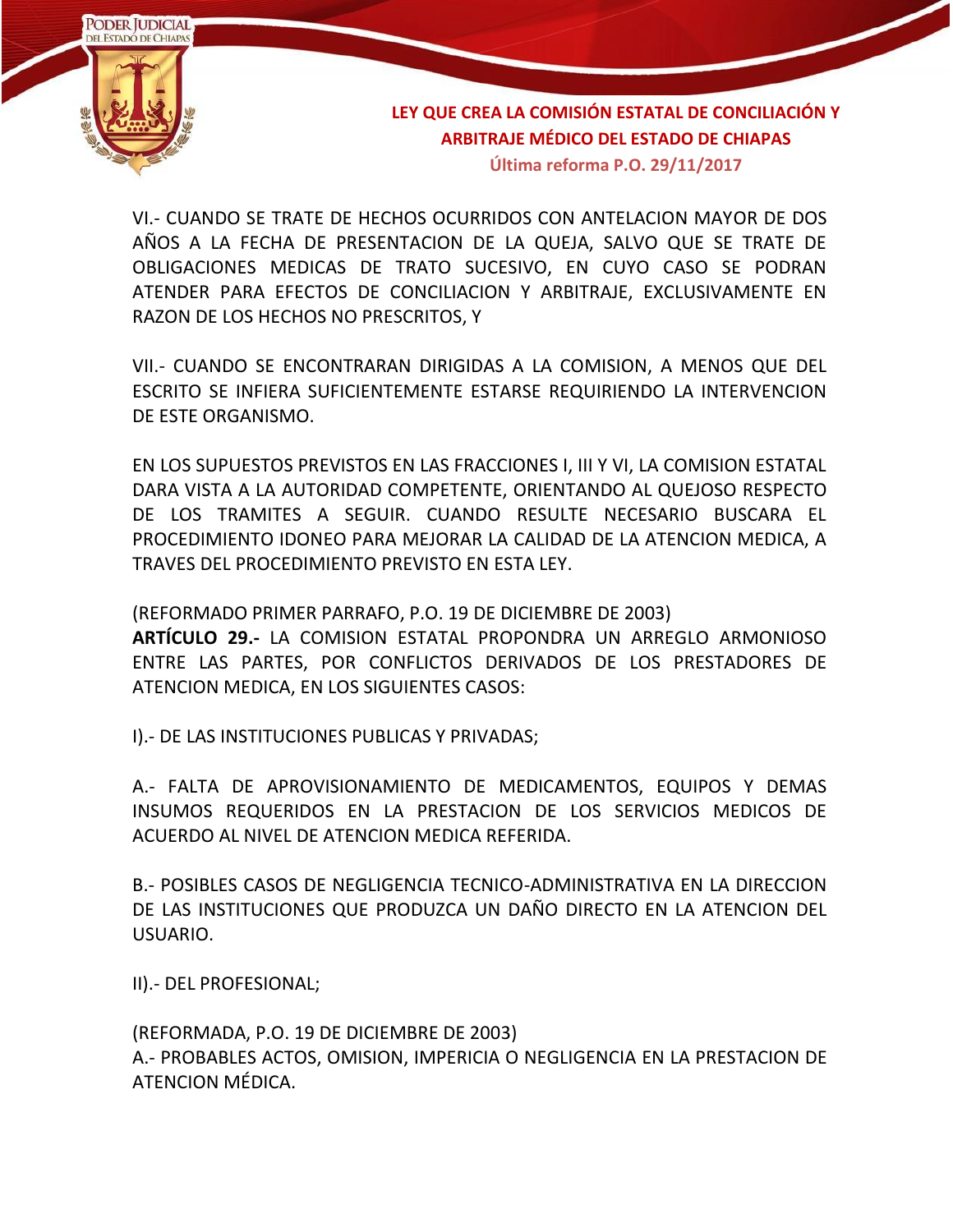

III) (DEROGADA, P.O. 19 DE DICIEMBRE DE 2003)

IV) EN LOS CASOS QUE ASI LO ESTABLEZCA LA PRESENTE LEY Y SU REGLAMENTO.

**ARTÍCULO 30.-** SI LAS PARTES UNA VEZ REALIZADAS LAS DILIGENCIAS CONCILIATORIAS LLEGAREN A UN ARREGLO, OTORGARAN UN CONVENIO O CONTRATO DE TRANSACCION, EL CUAL SE AJUSTARA A LO PREVISTO EN LA LEGISLACION CIVIL Y TENDRA CON ARREGLO A LAS DISPOSICIONES MENCIONADAS, EL CARACTER DE COSA JUZGADA.

(REFORMADO, P.O. 19 DE DICIEMBRE DE 2003)

**ARTÍCULO 31.-** CUANDO AGOTADA LA DILIGENCIA CONCILIATORIA NO SE LLEGARE A UN ARREGLO, SE PROCEDERA A ABRIR EL JUICIO EN SU FASE ARBITRAL, CON ACUERDO A LAS DISPOSICIONES MENCIONADAS EN ESTA LEY Y EN EL MANUAL DE PROCEDIMIENTOS, SI AMBAS PARTES LO ACEPTAN.

### **TÍTULO IV DEL PATRIMONIO DE LA COMISIÓN ESTATAL**

### **CAPÍTULO ÚNICO DEL PATRIMONIO DE LA COMISIÓN ESTATAL**

**ARTÍCULO 32.-** EL PATRIMONIO DE LA COMISION ESTATAL, SE CONSTITUIRA POR:

(REFORMADA, P.O. 19 DE DICIEMBRE DE 2003) I.- EL PRESUPUESTO QUE ANUALMENTE LE ASIGNE EL GOBIERNO ESTATAL;

II.- LOS BIENES MUEBLES E INMUEBLES QUE POR CUALQUIER TITULO LEGAL ADQUIERA, ASI COMO LOS RECURSOS QUE LE TRANSFIERA EL GOBIERNO DEL ESTADO, EN TERMINOS DE LAS DISPOSICIONES DE LA ENTIDAD; Y

III.- LOS SUBSIDIOS, PARTICIPACIONES, DONACIONES Y LEGADOS QUE RECIBA DE PERSONAS FISICAS O MORALES DEL ESTADO, LOS CUALES DE NINGUNA MANERA PODRAN IMPLICAR CONDICIONES QUE DEFORMEN SU OBJETO.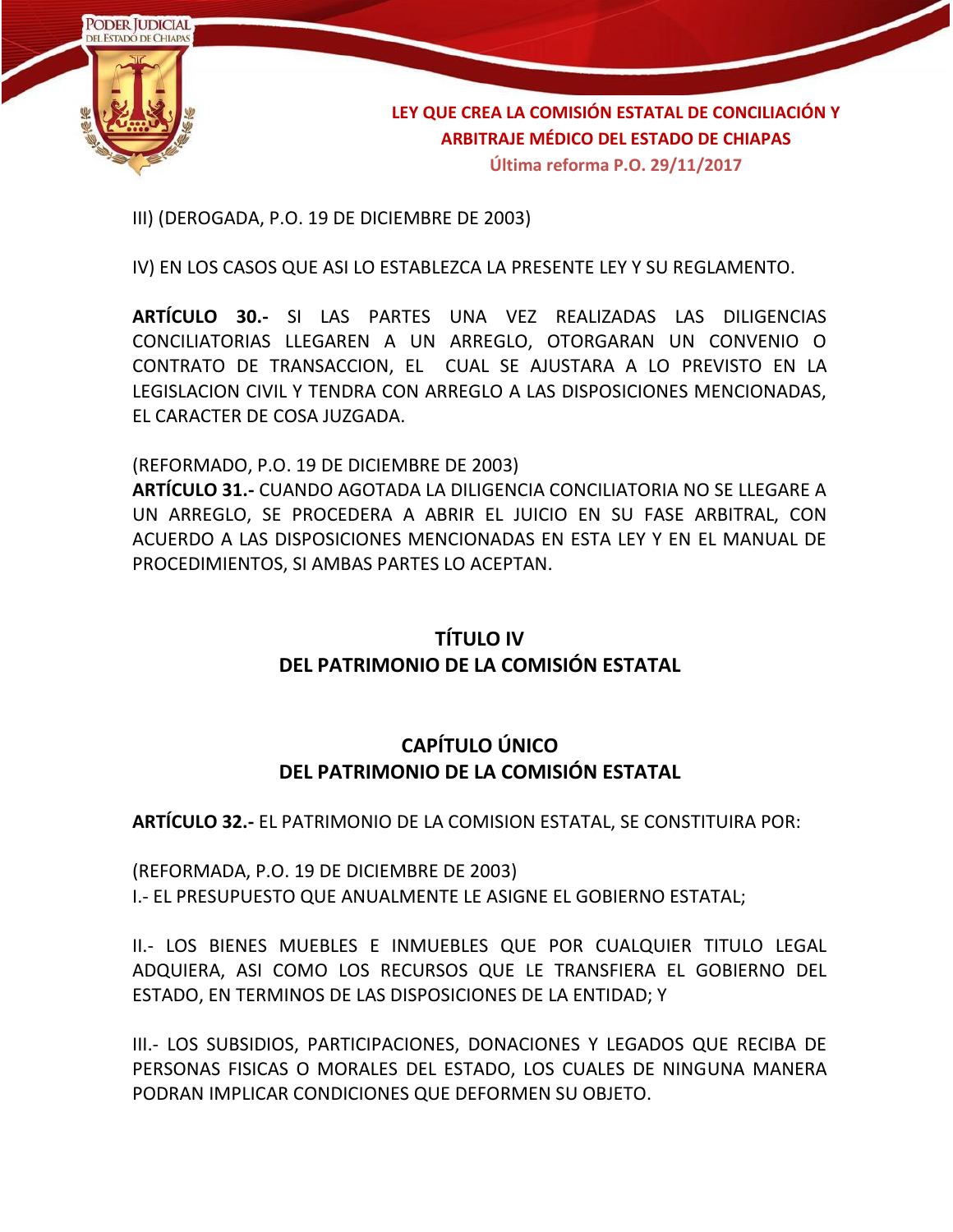

## **TÍTULO V DEL REGIMEN LABORAL**

### **CAPÍTULO ÚNICO DE LOS TRABAJADORES DE LA COMISIÓN ESTATAL.**

**ARTÍCULO 33.-** LAS FUNCIONES DE LOS SERVIDORES PUBLICOS DE LA COMISION ESTATAL SON INCOMPATIBLES CON TODO EMPLEO, CARGO O COMISION PUBLICO O PRIVADO QUE AFECTEN SU IMPARCIALIDAD DENTRO DE LA COMISION ESTATAL, AUN CUANDO EL CARGO O COMISION NO SEA REMUNERADO. LA INCOMPATIBILIDAD A QUE SE REFIERE ESTE ARTICULO COMPRENDE LA PRESTACION DE SERVICIOS PROFESIONALES, AUN A TITULO GRATUITO, SIEMPRE QUE SE REFIERA A ASUNTOS SOMETIDOS AL CONOCIMIENTO DE LA COMISION ESTATAL.

**ARTÍCULO 34.-** EL PERSONAL DE LA COMISION ESTATAL SE REGIRA POR LAS DISPOSICIONES CONTENIDAS EN LA LEY DEL SERVICIO CIVIL Y LOS MUNICIPIOS DE CHIAPAS.

TODOS LOS SERVIDORES PUBLICOS DE LA COMISION ESTATAL SON TRABAJADORES DE CONFIANZA DEBIDO A LA NATURALEZA DE LAS FUNCIONES QUE ESTA DESEMPEÑA.

#### **TRANSITORIOS**

**ARTÍCULO PRIMERO.-** EL PRESENTE DECRETO ENTRARA EN VIGOR EL DIA SIGUIENTE DE SU PUBLICACION EN EL PERIODICO OFICIAL DEL ESTADO DE CHIAPAS.

**ARTÍCULO SEGUNDO.-** EL CONSEJO A QUE SE REFIERE EL PRESENTE DECRETO DEBERA INTEGRARSE DENTRO DE LOS TREINTA DIAS HABILES POSTERIORES A LA FECHA DE SU ENTRADA EN VIGOR.

**ARTÍCULO TERCERO.-** LA COMISION ESTATAL NO CONOCERA DE LAS QUEJAS O INCONFORMIDADES PRESENTADAS ANTE LA COMISION ESTATAL DE DERECHOS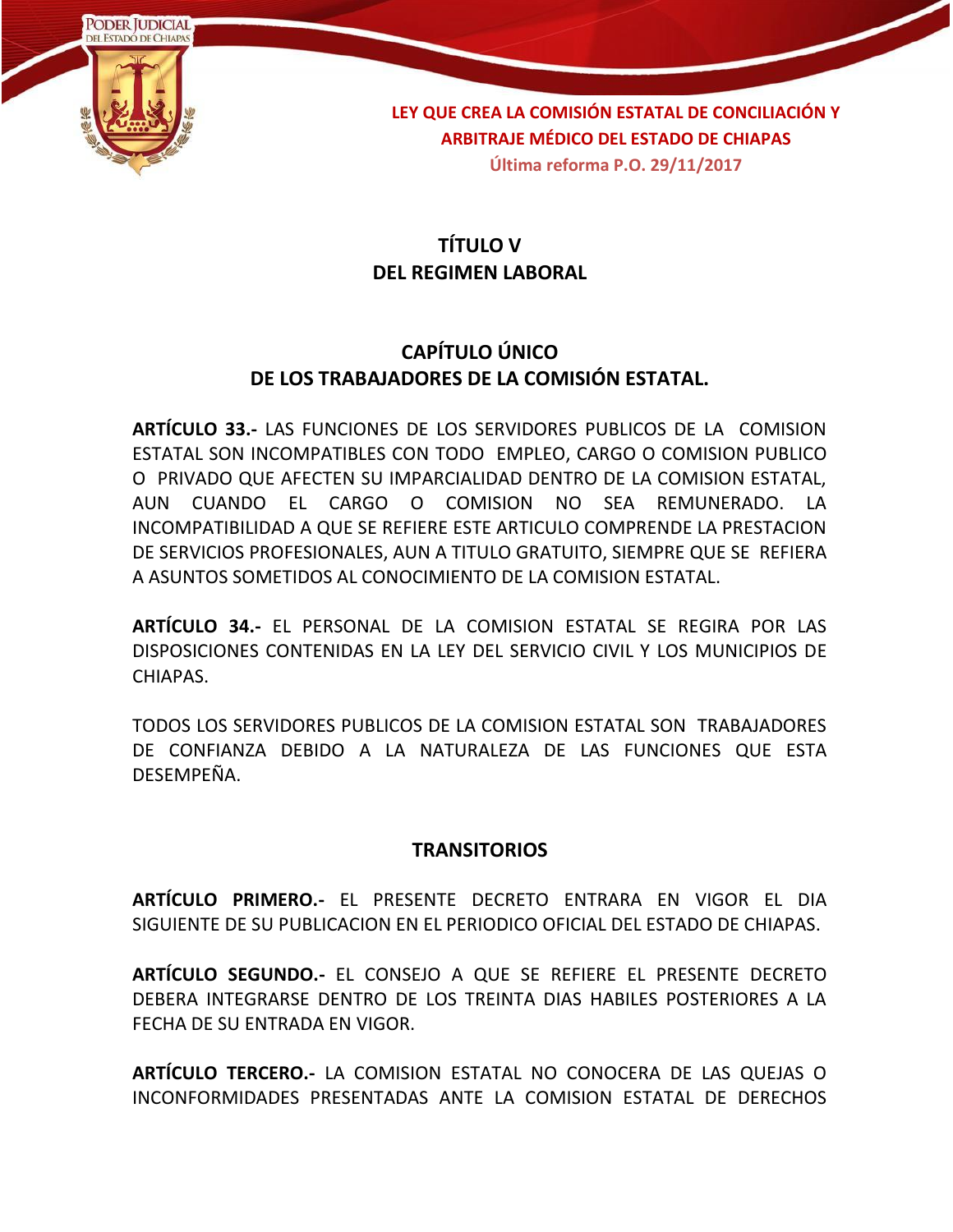

**Última reforma P.O. 29/11/2017**

HUMANOS QUE YA HUBIESEN SIDO RESUELTAS POR LAS MISMAS O SE ENCUENTREN EN PROCESO EN LAS INSTANCIAS JUDICIALES CORRESPONDIENTES, SALVO SOLICITUD EXPRESA DE LAS AUTORIDADES CORRESPONDIENTES.

**ARTÍCULO CUARTO.-** EL REGLAMENTO INTERNO A QUE SE REFIERE ESTE DECRETO, DEBERA SER PUBLICADO EN EL PERIODICO OFICIAL DEL ESTADO DE CHIAPAS EN UN TERMINO NO MAYOR DE SESENTA DIAS HABILES POSTERIORES A LA FECHA EN QUE HAYA QUEDADO INTEGRADA LA COMISION ESTATAL.

**ARTÍCULO QUINTO.-** EL MANUAL DE PROCEDIMIENTOS PARA LA ATENCION DE LAS QUEJAS, DEBERA EXPEDIRSE EN UN TERMINO DE 60 DIAS A LA ENTRADA EN VIGOR DE ESTE INSTRUMENTO.

EL EJECUTIVO DEL ESTADO DISPONDRA SE PUBLIQUE, CIRCULE Y PROVEERA A SU DEBIDO CUMPLIMIENTO.

DADO EN EL SALON DE SESIONES DEL H. CONGRESO DEL ESTADO LIBRE Y SOBERANO DE CHIAPAS, EN LA CIUDAD DE TUXTLA GUTIERREZ , A LOS 04 DIAS DEL MES DE DICIEMBRE DEL AÑO DOS MIL. D.P.C. CARLOS MARIO CULEBRO VELASCO.- D.S.C. JESUS PERES HERNANDEZ.- RUBRICAS.-

DE CONFORMIDAD CON LA FRACCION I DEL ARTICULO 42 DE LA CONSTITUCION POLITICA LOCAL Y PARA SU OBSERVANCIA, PROMULGO EL PRESENTE DECRETO EN LA RESIDENCIA DEL PODER EJECUTIVO DEL ESTADO EN LA CIUDAD DE TUXTLA GUTIERREZ, CHIAPAS, A LOS OCHO DIAS DEL MES DE DICIEMBRE DEL AÑO DOS MIL.

PABLO SALAZAR MENDIGUCHIA, GOBERNADOR DEL ESTADO. EMILIO ZEBADUA GONZALEZ, SECRETARIO DE GOBIERNO.- RUBRICAS.

N. DE E. A CONTINUACION SE TRANSCRIBEN LOS ARTICULOS TRANSITORIOS DE LOS DECRETOS DE REFORMAS A LA PRESENTE LEY.

P.O. 19 DE DICIEMBRE DE 2003.

**ARTÍCULO PRIMERO.-** EL PRESENTE DECRETO ENTRARA EN VIGOR EL DIA SIGUIENTE DE SU PUBLICACION EN EL PERIODICO OFICIAL DEL ESTADO DE CHIAPAS.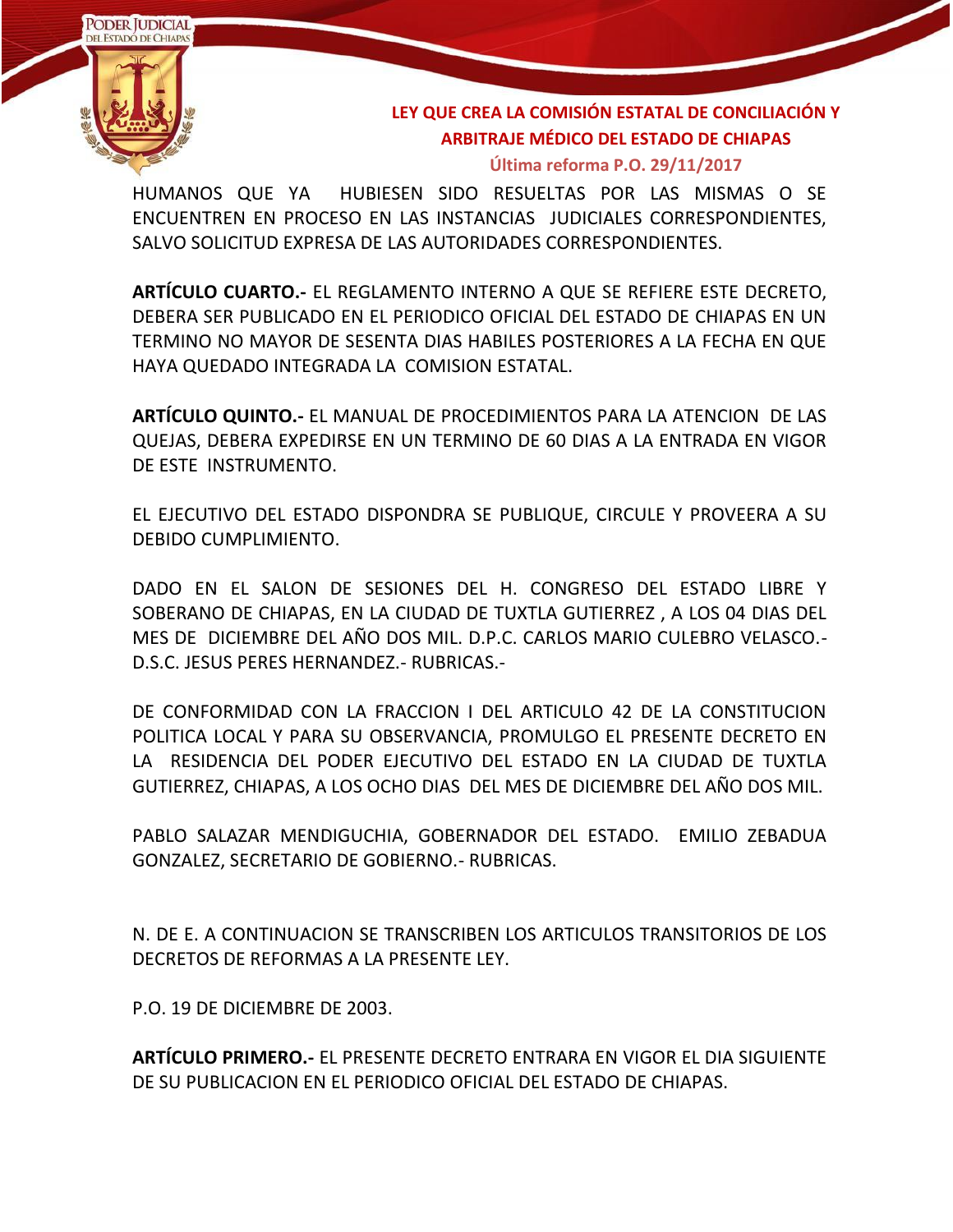

#### **Última reforma P.O. 29/11/2017**

**ARTÍCULO SEGUNDO**.- EL CONSEJO A QUE SE REFIERE EL PRESENTE DECRETO, DEBERA INTEGRARSE DENTRO DE LOS TREINTA DIAS HABILES POSTERIORES A LA FECHA DE LA ENTRADA EN VIGOR DEL PRESENTE DECRETO.

**ARTÍCULO TERCERO.-** EL COMISIONADO Y SUBCOMISIONADOS QUE SE ENCUENTREN EN FUNCIONES A LA ENTRADA EN VIGOR DEL PRESENTE DECRETO, DURARAN EN SU ENCARGO EL TIEMPO PARA LO CUAL FUERON NOMBRADOS, EN TERMINOS DE LA LEGISLACION VIGENTE EN EL MOMENTO DE SU NOMBRAMIENTO.

**ARTÍCULO CUARTO.-** EL REGLAMENTO INTERNO Y EL MANUAL DE PROCEDIMIENTOS A QUE SE REFIERE EL PRESENTE DECRETO, DEBERAN SER EMITIDOS EN UN TERMINO NO MAYOR DE NOVENTA DIAS POSTERIORES A LA FECHA EN QUE HAYA ENTRADO EN VIGOR EL PRESENTE DECRETO.

P.O. 29 DE NOVIEMBRE DE 2017.

**ARTÍCULO PRIMERO.-** EL PRESENTE DECRETO ENTRARÁ EN VIGOR AL DÍA SIGUIENTE DE SU PUBLICACIÓN EN EL PERIÓDICO OFICIAL DEL ESTADO.

**ARTÍCULO SEGUNDO.-** SE DEROGAN TODAS LAS DISPOSICIONES QUE SE OPONGAN AL PRESENTE DECRETO.

**ARTÍCULO TERCERO.-** EL TITULAR DE LA COMISIÓN ESTATAL DE CONCILIACIÓN Y ARBITRAJE MÉDICO DEL ESTADO DE Chiapas, DEBERÁ SOMETER A CONSIDERACIÓN DEL CONSEJO, EN UN TÉRMINO NO MAYOR DE NOVENTA DIÁS HÁBILES, CONTADOS A PARTIR DE LA ENTRADA EN VIGOR DEL PRESENTE DECRETO, EL PROYECTO DE REFORMA A LA NORMATIVIDAD QUE RESULTE APLICABLE, PARA SU APROBACIÓN, DEBIENDO SER ENVIADO AL TITULAR DEL EJECUTIVO DEL ESTADO APARA EFECTOS DE LA PUBLICACIÓN CORRESPONDIENTE.

EL EJECUTIVO DEL ESTADO DISPONDRÁ SE PUBLIQUE, CIRCULE Y SE LE DÉ EL DEBIDO CUMPLIMIENTO AL PRESENTE DECRETO.

DADO EN EL SALÓN DE SESIONES SERGIO ARMANDO VALLS HERNÁNDEZ DEL HONORABLE CONGRESO DEL ESTADO LIBRE Y SOBERANO DE Chiapas, EN LA CIUDAD DE TUXTLA GUTIÉRREZ Chiapas A LOS 16 DÁIAS DEL MES DE NOVIEMBRE DEL AÑO DOS MIL DIECISIETE.- D.P.C. FABIOLA RICCI DIESTEL.- D.S.C. ELIZABETHH ESCOBEDO MORALES.- RUBRICAS.